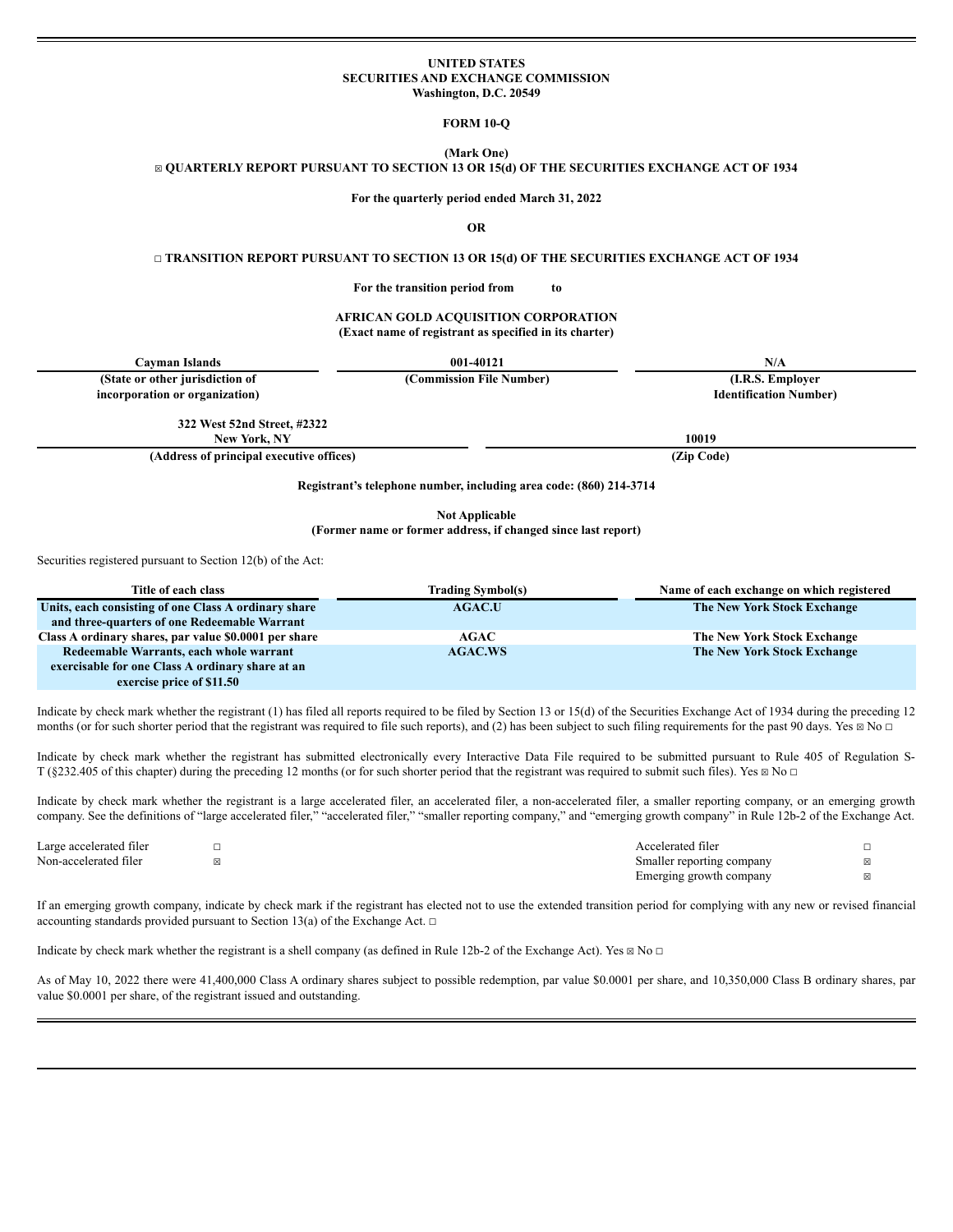#### **AFRICAN GOLD ACQUISITION CORPORATION Quarterly Report on Form 10-Q Table of Contents**

|                   | PART I. FINANCIAL INFORMATION                                                                                         | 1              |
|-------------------|-----------------------------------------------------------------------------------------------------------------------|----------------|
| Item 1.           | <b>Financial Statements</b>                                                                                           |                |
|                   | Condensed Balance Sheets as of March 31, 2022 (unaudited) and December 31, 2021                                       |                |
|                   | Unaudited Condensed Statements of Operations for the three months ended March 31, 2022 and 2021                       | $\overline{2}$ |
|                   | Unaudited Condensed Statements of Changes in Shareholders' Deficit for the three months ended March 31, 2022 and 2021 | $\overline{3}$ |
|                   | Unaudited Condensed Statements of Cash Flows for the three months ended March 31, 2022 and 2021                       | $\overline{4}$ |
|                   | Notes to Unaudited Condensed Financial Statements                                                                     | 5              |
| Item 2.           | Management's Discussion and Analysis of Financial Condition and Results of Operations                                 | 18             |
| Item 3.           | Quantitative and Qualitative Disclosures About Market Risk                                                            | 22             |
| Item 4.           | <b>Controls and Procedures</b>                                                                                        | 22             |
|                   | PART II. OTHER INFORMATION                                                                                            | 23             |
| Item 1.           | <b>Legal Proceedings</b>                                                                                              | 23             |
| Item 1A.          | <b>Risk Factors</b>                                                                                                   | 23             |
| Item 2.           | Unregistered Sales of Equity Securities and Use of Proceeds                                                           | 23             |
| Item 3.           | <b>Defaults Upon Senior Securities</b>                                                                                | 24             |
| Item 4.           | <b>Mine Safety Disclosures</b>                                                                                        | 24             |
| Item 5.           | Other Information                                                                                                     | 24             |
| Item 6.           | <b>Exhibits</b>                                                                                                       | 24             |
| <b>SIGNATURES</b> |                                                                                                                       | 25             |
|                   |                                                                                                                       |                |

i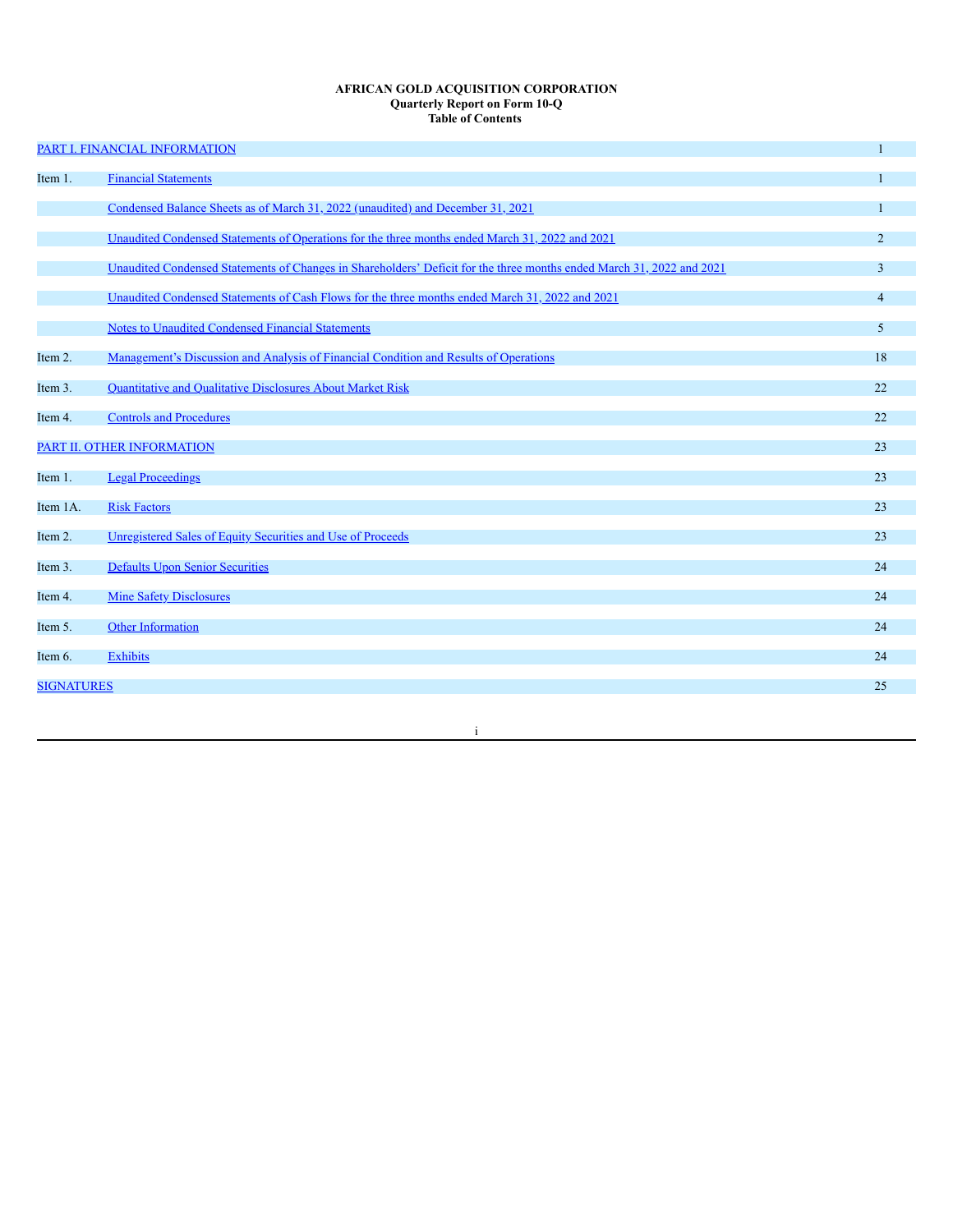# **PART I - FINANCIAL INFORMATION**

## <span id="page-2-2"></span><span id="page-2-1"></span><span id="page-2-0"></span>**Item 1. Financial Statements**

### **AFRICAN GOLD ACQUISITION CORPORATION CONDENSED BALANCE SHEETS**

|                                                                                                                                                                                                                      |              | March 31, 2022 |               | December 31,<br>2021 |
|----------------------------------------------------------------------------------------------------------------------------------------------------------------------------------------------------------------------|--------------|----------------|---------------|----------------------|
|                                                                                                                                                                                                                      |              |                |               |                      |
| <b>Assets</b>                                                                                                                                                                                                        |              | (unaudited)    |               |                      |
| Cash                                                                                                                                                                                                                 | $\mathbb{S}$ | 432,819        | $\mathbb{S}$  | 544,103              |
| Prepaid expenses                                                                                                                                                                                                     |              | 361,455        |               | 389,138              |
| <b>Total current assets</b>                                                                                                                                                                                          |              | 794,274        |               | 933,241              |
| Prepaid expenses, non-current                                                                                                                                                                                        |              |                |               | 60,769               |
| Marketable securities held in Trust Account                                                                                                                                                                          |              | 414,075,957    |               | 414,036,593          |
| <b>Total Assets</b>                                                                                                                                                                                                  |              | 414,870,231    | \$            | 415,030,603          |
|                                                                                                                                                                                                                      |              |                |               |                      |
| Liabilities, Redeemable Class AOrdinary Shares and Shareholders' Deficit                                                                                                                                             |              |                |               |                      |
| Current liabilities:                                                                                                                                                                                                 |              |                |               |                      |
| Accrued offering costs and expenses                                                                                                                                                                                  | \$           | 134,720        | <sup>\$</sup> | 44,884               |
| <b>Total current liabilities</b>                                                                                                                                                                                     |              | 134,720        |               | 44,884               |
| Warrant liabilities                                                                                                                                                                                                  |              | 8,579,529      |               | 21,137,306           |
| Deferred underwriting discount                                                                                                                                                                                       |              | 14,490,000     |               | 14,490,000           |
| <b>Total liabilities</b>                                                                                                                                                                                             |              | 23,204,249     |               | 35,672,190           |
|                                                                                                                                                                                                                      |              |                |               |                      |
| <b>Commitments and Contingencies (Note 7)</b>                                                                                                                                                                        |              |                |               |                      |
| Class A ordinary shares subject to possible redemption, 41,400,000 shares at redemption value of \$10.00 per share, at March 31, 2022<br>and December 31, 2021                                                       |              | 414,000,000    |               | 414,000,000          |
|                                                                                                                                                                                                                      |              |                |               |                      |
| <b>Shareholders' Deficit:</b>                                                                                                                                                                                        |              |                |               |                      |
| Preference shares, \$0,0001 par value; 1,000,000 shares authorized; none issued and outstanding                                                                                                                      |              |                |               |                      |
| Class A ordinary shares, \$0.0001 par value; 300,000,000 shares authorized; no shares issued and outstanding (excluding 41,400,000<br>shares subject to possible redemption) at March 31, 2022 and December 31, 2021 |              |                |               |                      |
| Class B ordinary shares, \$0.0001 par value; 30,000,000 shares authorized; 10,350,000 shares issued and outstanding at March 31,                                                                                     |              |                |               |                      |
| 2022 and December 31, 2021                                                                                                                                                                                           |              | 1,035          |               | 1,035                |
| Additional paid-in capital                                                                                                                                                                                           |              |                |               |                      |
| Accumulated deficit                                                                                                                                                                                                  |              | (22, 335, 053) |               | (34, 642, 622)       |
| Total shareholders' deficit                                                                                                                                                                                          |              | (22, 334, 018) |               | (34, 641, 587)       |
|                                                                                                                                                                                                                      |              |                |               |                      |
| <b>Total Liabilities, Redeemable Class A Ordinary Shares and Shareholders' Deficit</b>                                                                                                                               | \$           | 414,870,231    | \$            | 415,030,603          |

The accompanying notes are an integral part of these unaudited condensed financial statements.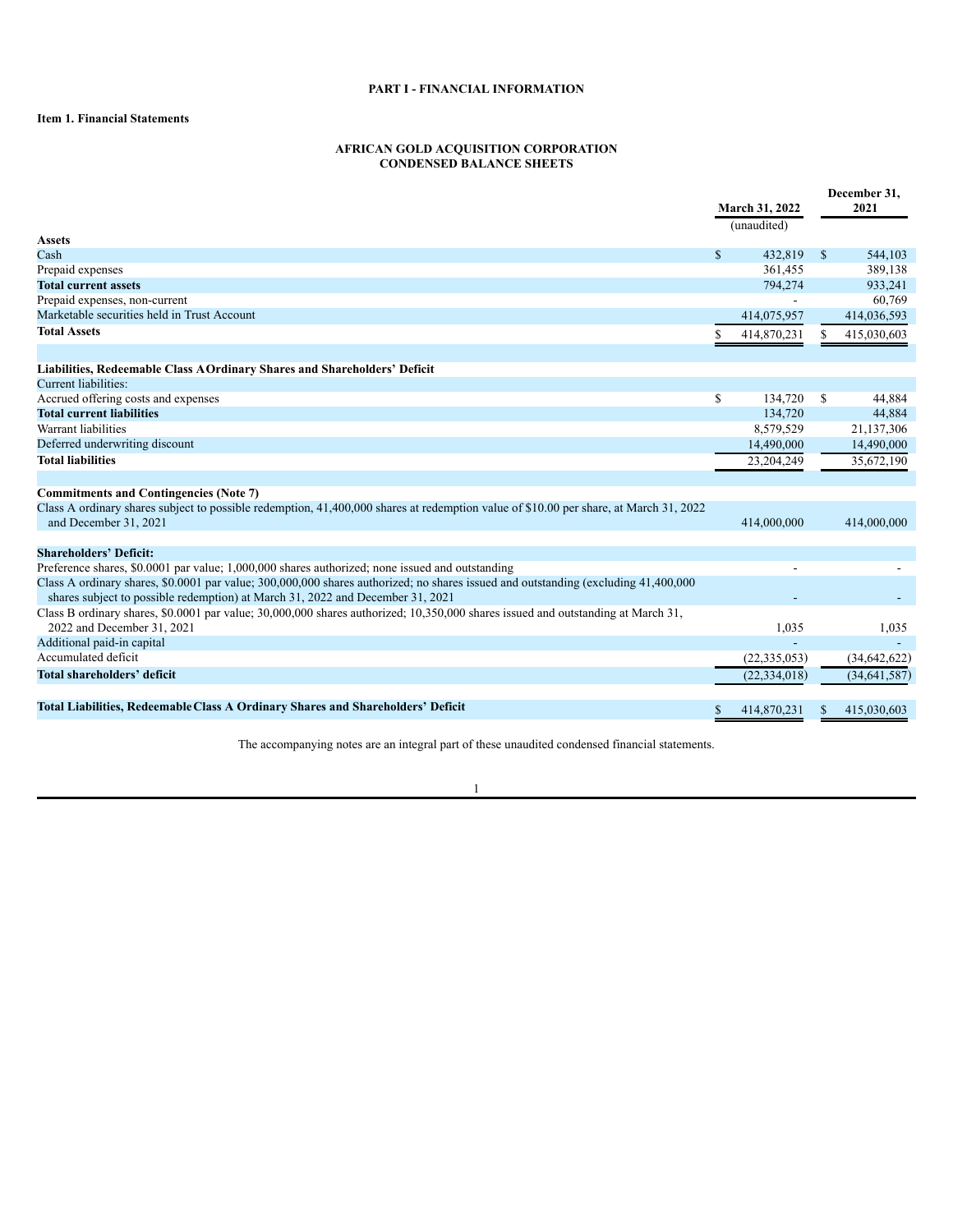## **AFRICAN GOLD ACQUISITION CORPORATION UNAUDITED CONDENSED STATEMENTS OF OPERATIONS**

<span id="page-3-0"></span>

|                                                                                                               | For the<br><b>Three</b><br><b>Months</b><br><b>Ended</b><br>March 31,<br>2022 | For the<br><b>Three</b><br><b>Months</b><br><b>Ended</b><br>March 31,<br>2021 |
|---------------------------------------------------------------------------------------------------------------|-------------------------------------------------------------------------------|-------------------------------------------------------------------------------|
| Formation and operating costs                                                                                 | 289,572<br>S                                                                  | 154,674<br>\$.                                                                |
| <b>Loss from operations</b>                                                                                   | (289, 572)                                                                    | (154, 674)                                                                    |
| Other income (expense)                                                                                        |                                                                               |                                                                               |
| Transaction costs allocated to warrant liabilities                                                            |                                                                               | (1,325,682)                                                                   |
| Unrealized gain on change in fair value of warrants                                                           | 12,557,777                                                                    | 11,489,463                                                                    |
| Interest income                                                                                               | 39,364                                                                        | 7,494                                                                         |
| <b>Total other income</b>                                                                                     | 12,597,141                                                                    | 10, 171, 275                                                                  |
| <b>Net income</b>                                                                                             | 12,307,569                                                                    | 10,016,601                                                                    |
| Basic and diluted weighted average shares outstanding, Class A ordinary shares subject to possible redemption | 41,400,000                                                                    | 12,500,000                                                                    |
| Basic and diluted net income per share                                                                        | 0.24                                                                          | 0.46                                                                          |
| Basic and diluted weighted average shares outstanding, Class B ordinary shares                                |                                                                               |                                                                               |
|                                                                                                               | 10,350,000                                                                    | 9,225,000                                                                     |
| Basic and diluted net income per share                                                                        | 0.24                                                                          | 0.46                                                                          |

The accompanying notes are an integral part of these unaudited condensed financial statements.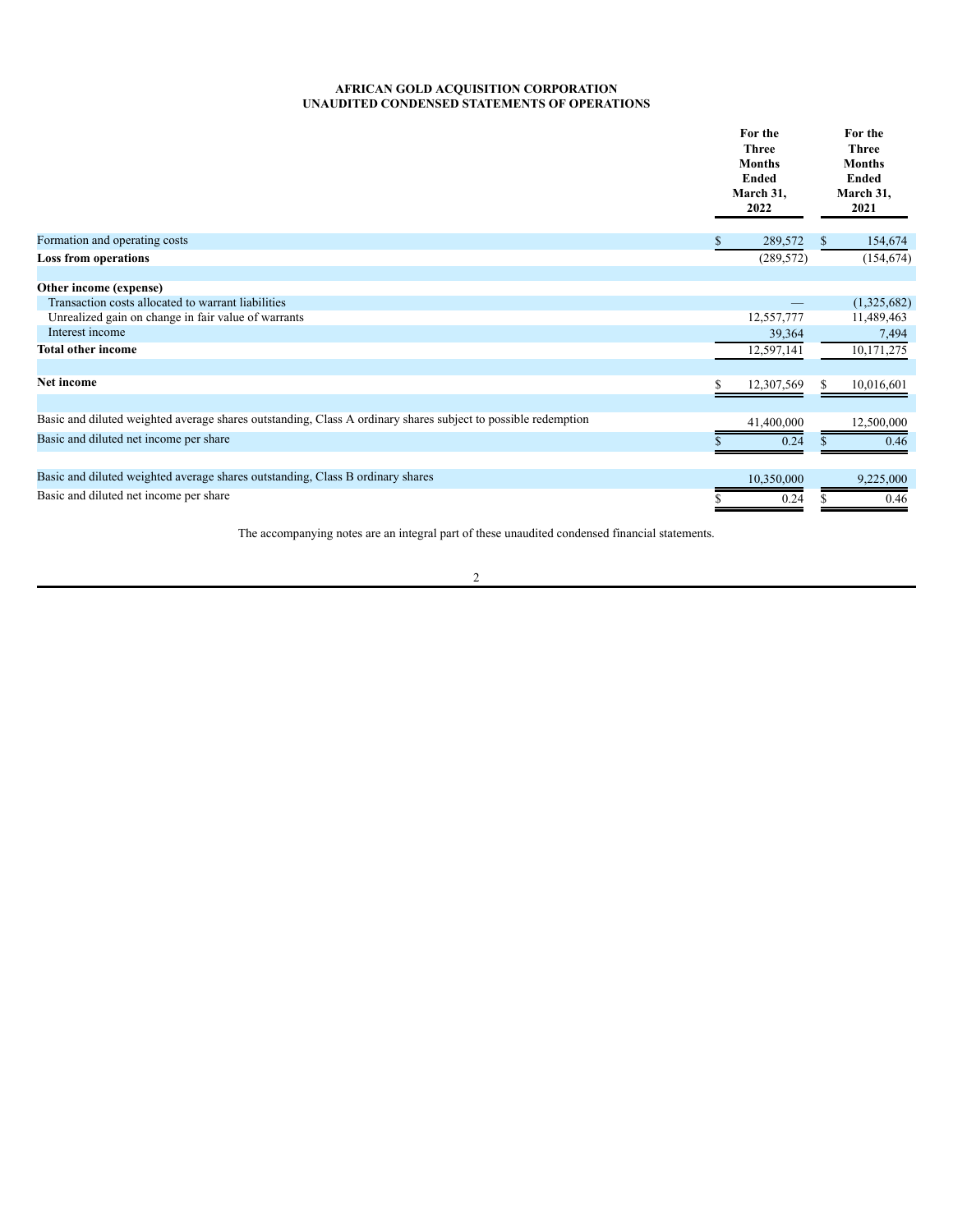## **AFRICAN GOLD ACQUISITION CORPORATION UNAUDITED CONDENSED STATEMENTS OF CHANGES IN SHAREHOLDERS' DEFICIT FOR THE THREE MONTHS ENDED MARCH 31, 2022**

<span id="page-4-0"></span>

|                                      |               | Class A<br><b>Ordinary Shares</b> |        | <b>Ordinary Shares</b> | <b>Class B</b> |       |         | <b>Additional</b><br>Paid-in | Accumulated     |         | <b>Total</b><br>Shareholders' |
|--------------------------------------|---------------|-----------------------------------|--------|------------------------|----------------|-------|---------|------------------------------|-----------------|---------|-------------------------------|
|                                      | <b>Shares</b> |                                   | Amount | <b>Shares</b>          | Amount         |       | Capital |                              | <b>Deficit</b>  | Deficit |                               |
| <b>Balance as of January 1, 2022</b> |               |                                   |        | 10.350,000             |                | 1,035 |         | —                            | \$ (34,642,622) |         | (34, 641, 587)                |
| Net income                           |               |                                   | __     |                        |                |       |         | $\overline{\phantom{a}}$     | 12.307.569      |         | 12.307.569                    |
| <b>Balance as of March 31, 2022</b>  |               |                                   |        | 10.350,000             |                | 1,035 |         | _                            | \$ (22,335,053) |         | (22.334.018)                  |

# **FOR THE THREE MONTHS ENDED MARCH 31, 2021**

|                                               | <b>Class A</b><br><b>Ordinary Shares</b> |        | <b>Ordinary Shares</b> | <b>Class B</b> |        | <b>Additional</b><br>Paid-in |                               | Accumulated     |  | <b>Total</b><br>Shareholders' |
|-----------------------------------------------|------------------------------------------|--------|------------------------|----------------|--------|------------------------------|-------------------------------|-----------------|--|-------------------------------|
|                                               | <b>Shares</b>                            | Amount | <b>Shares</b>          |                | Amount | Capital                      |                               | Deficit         |  | Deficit                       |
| <b>Balance as of January 1, 2021</b>          | —                                        |        | 10,350,000             |                | 1,035  |                              | 23,965                        | (60, 538)       |  | (35,538)                      |
| Excess of proceeds over fair value of Private |                                          |        |                        |                |        |                              |                               |                 |  |                               |
| <b>Placement Warrants</b>                     |                                          |        |                        |                |        |                              | 2,681,384                     |                 |  | 2,681,384                     |
| Remeasurement of Class A ordinary shares to   |                                          |        |                        |                |        |                              |                               |                 |  |                               |
| redemption value                              |                                          |        |                        |                |        |                              | (2,705,349)                   | (42, 823, 316)  |  | (45,528,665)                  |
| Net income                                    |                                          |        |                        |                |        |                              | $\overbrace{\phantom{12333}}$ | 10,016,601      |  | 10,016,601                    |
| <b>Balance as of March 31, 2021</b>           |                                          |        | 10.350,000             |                | 1,035  |                              |                               | \$ (32,867,253) |  | \$(32,866,218)                |

The accompanying notes are an integral part of these unaudited condensed financial statements.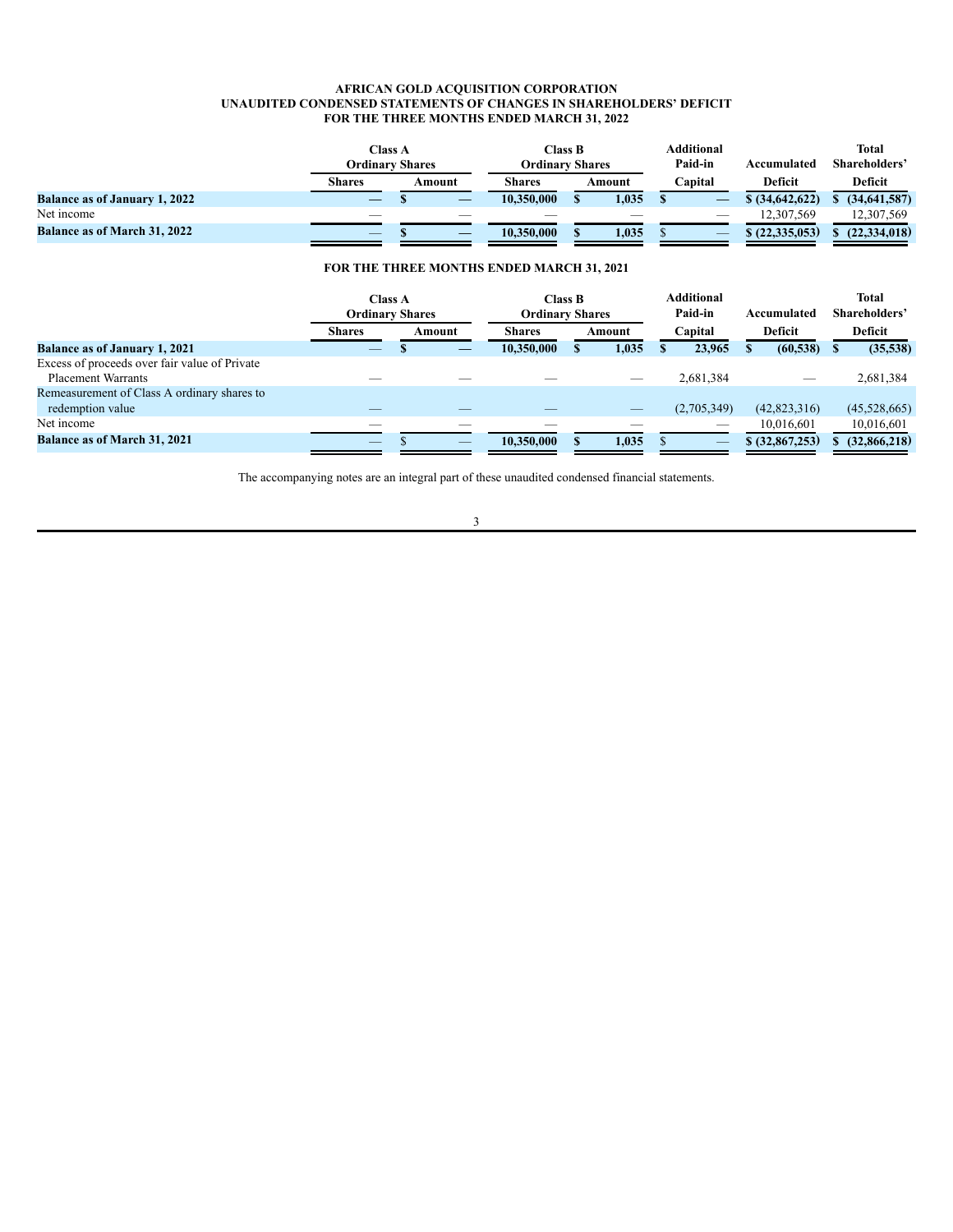## **AFRICAN GOLD ACQUISITION CORPORATION UNAUDITED CONDENSED STATEMENTS OF CASH FLOWS**

<span id="page-5-0"></span>

|                                                                               | For the<br><b>Three</b><br><b>Months</b><br><b>Ended</b><br>March 31,<br>2022 | For the<br><b>Three</b><br><b>Months</b><br><b>Ended</b><br>March 31,<br>2021 |
|-------------------------------------------------------------------------------|-------------------------------------------------------------------------------|-------------------------------------------------------------------------------|
| <b>Cash flows from Operating Activities:</b>                                  |                                                                               |                                                                               |
| Net income                                                                    | 12,307,569<br>$\mathbb{S}$                                                    | <sup>\$</sup><br>10,016,601                                                   |
| Adjustments to reconcile net income to net cash used in operating activities: |                                                                               |                                                                               |
| Interest earned on marketable securities held in Trust Account                | (39, 364)                                                                     | (7, 494)                                                                      |
| Unrealized gain on change in fair value of warrants                           | (12, 557, 777)                                                                | (11, 489, 463)                                                                |
| Amortization of prepaid expenses                                              | 98,452                                                                        |                                                                               |
| Transaction costs allocated to warrant liabilities                            |                                                                               | 1,325,682                                                                     |
| Changes in current assets and current liabilities:                            |                                                                               |                                                                               |
| Prepaid expenses                                                              | (10,000)                                                                      | (760, 910)                                                                    |
| Due to related parties                                                        |                                                                               | 22,143                                                                        |
| Accrued offering costs and expenses                                           | 89,836                                                                        | 142,950                                                                       |
| Net cash used in operating activities                                         | (111, 284)                                                                    | (750, 491)                                                                    |
| <b>Cash Flows from Investing Activities:</b>                                  |                                                                               |                                                                               |
| Marketable securities held in Trust Account                                   |                                                                               | (414,000,000)                                                                 |
| Net cash used in investing activities                                         |                                                                               | (414,000,000)                                                                 |
| <b>Cash flows from Financing Activities:</b>                                  |                                                                               |                                                                               |
| Proceeds from Initial Public Offering, net of underwriters' fees              |                                                                               | 405,720,000                                                                   |
| Proceeds from private placement                                               |                                                                               | 11,380,000                                                                    |
| Repayment to promissory note to related party                                 |                                                                               | (178, 488)                                                                    |
| Payments of offering costs                                                    |                                                                               | (666, 592)                                                                    |
| Net cash provided by financing activities                                     | $\overline{\phantom{a}}$                                                      | 416,254,920                                                                   |
| Net change in cash                                                            | (111, 284)                                                                    | 1,504,429                                                                     |
| Cash, beginning of the period                                                 | 544,103                                                                       |                                                                               |
| Cash, end of the period                                                       | 432,819                                                                       | 1,504,429<br>\$                                                               |
|                                                                               |                                                                               |                                                                               |
| Supplemental disclosure of noncash investing and financing activities:        |                                                                               |                                                                               |
| Deferred underwriting commissions charged to additional paid in capital       | \$                                                                            | 14,490,000                                                                    |
| Initial valuation of Class A ordinary shares subject to possible redemption   | \$                                                                            | \$<br>414,000,000                                                             |
| Deferred offering costs paid by Sponsor loan                                  | \$.                                                                           | 91,403                                                                        |
| Initial classification of warrant liabilities                                 | S                                                                             | 32,116,371                                                                    |

The accompanying notes are an integral part of these unaudited condensed financial statements.

4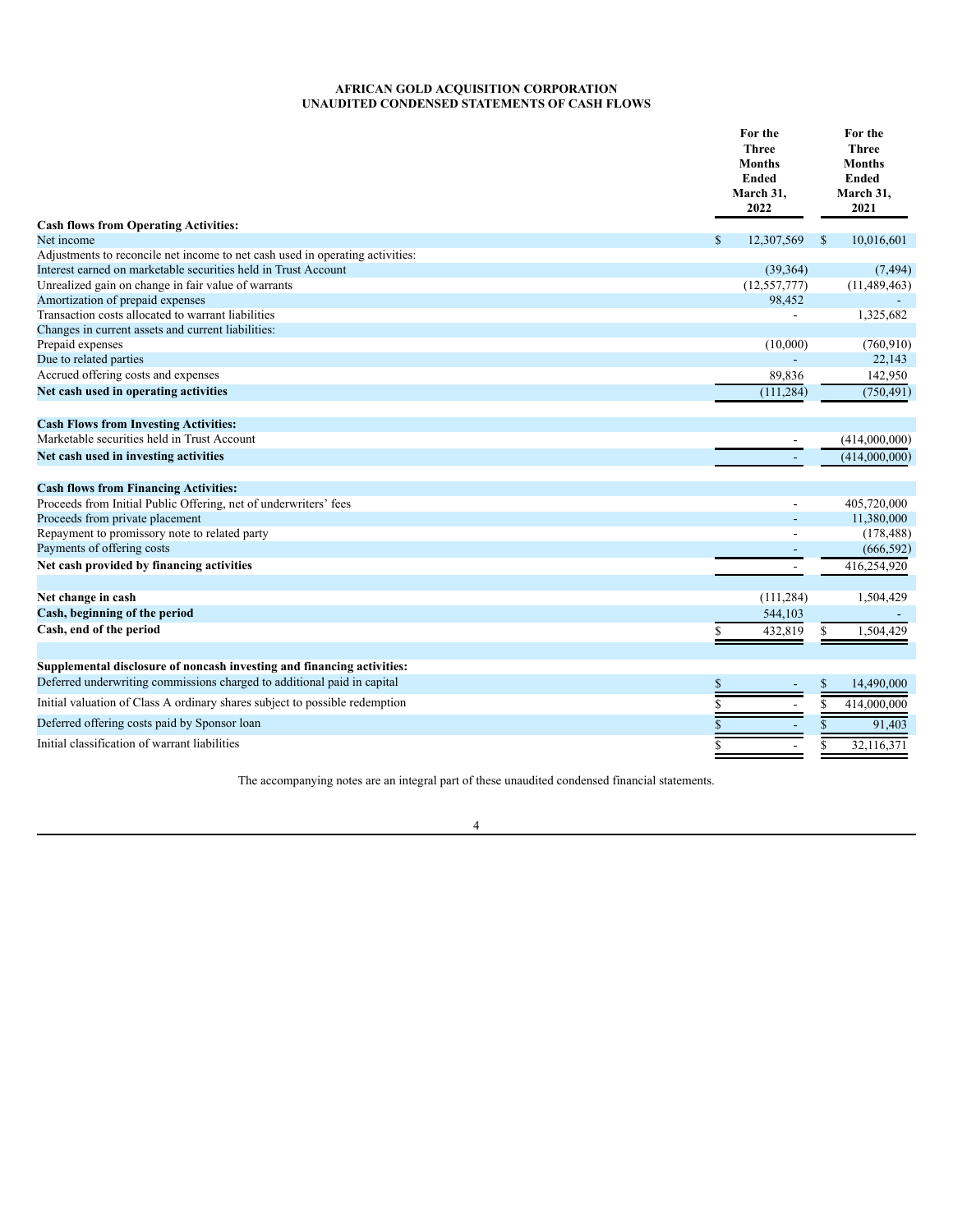## **AFRICAN GOLD ACQUISITION CORPORATION NOTES TO UNAUDITED CONDENSED FINANCIAL STATEMENTS**

#### <span id="page-6-0"></span>**Note 1 - Organization and Business Operations**

#### **Organization and General**

African Gold Acquisition Corporation (the "Company") is a blank check company incorporated on November 17, 2020 as a Cayman Islands exempted company. The Company was incorporated for the purpose of effecting a merger or mergers, asset acquisition, share purchase, reorganization or other similar business combination with one or more businesses (the "Business Combination"). The Company has not selected any specific Business Combination target and the Company has not, nor has anyone on its behalf, engaged in any substantive discussions, directly or indirectly, with any Business Combination target with respect to the Business Combination.

The Company's sponsor is African Gold Acquisition Sponsor LLC, a Delaware limited liability company (the "Sponsor").

As of March 31, 2022, the Company had not commenced any operations. All activity for the period from November 17, 2020 (inception) through March 31, 2022 relates to the Company's formation and the initial public offering ("IPO") described below, and since the closing of the IPO, the search for a prospective initial Business Combination. The Company will not generate any operating revenues until after the completion of its initial Business Combination, at the earliest. The Company will generate non-operating income in the form of interest income on cash and cash equivalents from the proceeds derived from the IPO and will recognize changes in the fair value of warrant liabilities as other income (expense).

#### **Financing**

The registration statement for the Company's IPO was declared effective on February 25, 2021 (the "Effective Date"). On March 2, 2021, the Company consummated the IPO of 36,000,000 units (the "Units" and, with respect to the ordinary shares included in the Units being offered, the "Public Shares"), at \$10.00 per Unit, generating gross proceeds of \$360,000,000, which is discussed in Note 3.

Simultaneously with the closing of the IPO, the Company consummated the sale of 10,300,000 warrants (the "Private Placement Warrants") at a price of \$1.00 per Private Placement Warrant in a private placement to the Sponsor, generating gross proceeds of \$10,300,000, which is discussed in Note 4.

Transaction costs amounted to \$20,466,592 consisting of \$7,200,000 of underwriting discount, \$12,600,000 of deferred underwriting discount, and \$666,592 of other offering costs.

The Company granted the underwriters in the IPO a 45-day option to purchase up to 5,400,000 additional Units to cover over-allotments, if any. On March 16, 2021, the underwriters exercised the over-allotment option in full to purchase 5,400,000 Units (the "Over-allotment Units"), generating an aggregate of gross proceeds of \$54,000,000, and incurred \$1,080,000 in cash underwriting fees and \$1,890,000 in deferred underwriting fees.

#### **Trust Account**

Following the closing of the IPO on March 2, 2021 and the underwriters' full exercise of over-allotment option on March 16, 2021, \$414,000,000 (\$10.00 per Unit) from the net proceeds of the sale of the Units in the IPO and over-allotment and the sale of the Private Placement Warrants was placed in a Trust Account, which can be invested only in U.S. government treasury bills with a maturity of 185 days or less or in money market funds investing solely in U.S. Treasuries and meeting certain conditions under Rule 2a-7 under the Investment Company Act. Except with respect to interest earned on the funds held in the Trust Account that may be released to the Company to pay taxes, if any, the funds held in the Trust Account will not be released from the Trust Account until the earliest of: (1) the completion of an initial Business Combination; (2) the redemption of any Public Shares properly submitted in connection with a shareholder vote to amend the Company's amended and restated memorandum and articles of association (A) to modify the substance or timing of the Company's obligation to allow redemption in connection with the initial Business Combination or to redeem 100% of the Company's Public Shares if the Company does not complete its initial Business Combination within 24 months from the closing of the IPO (the "Combination Period") or (B) with respect to any other provision relating to shareholders' rights or pre-initial Business Combination activity; and (3) the redemption of the Company's Public Shares if the Company has not completed an initial Business Combination within the Combination Period, subject to applicable law.

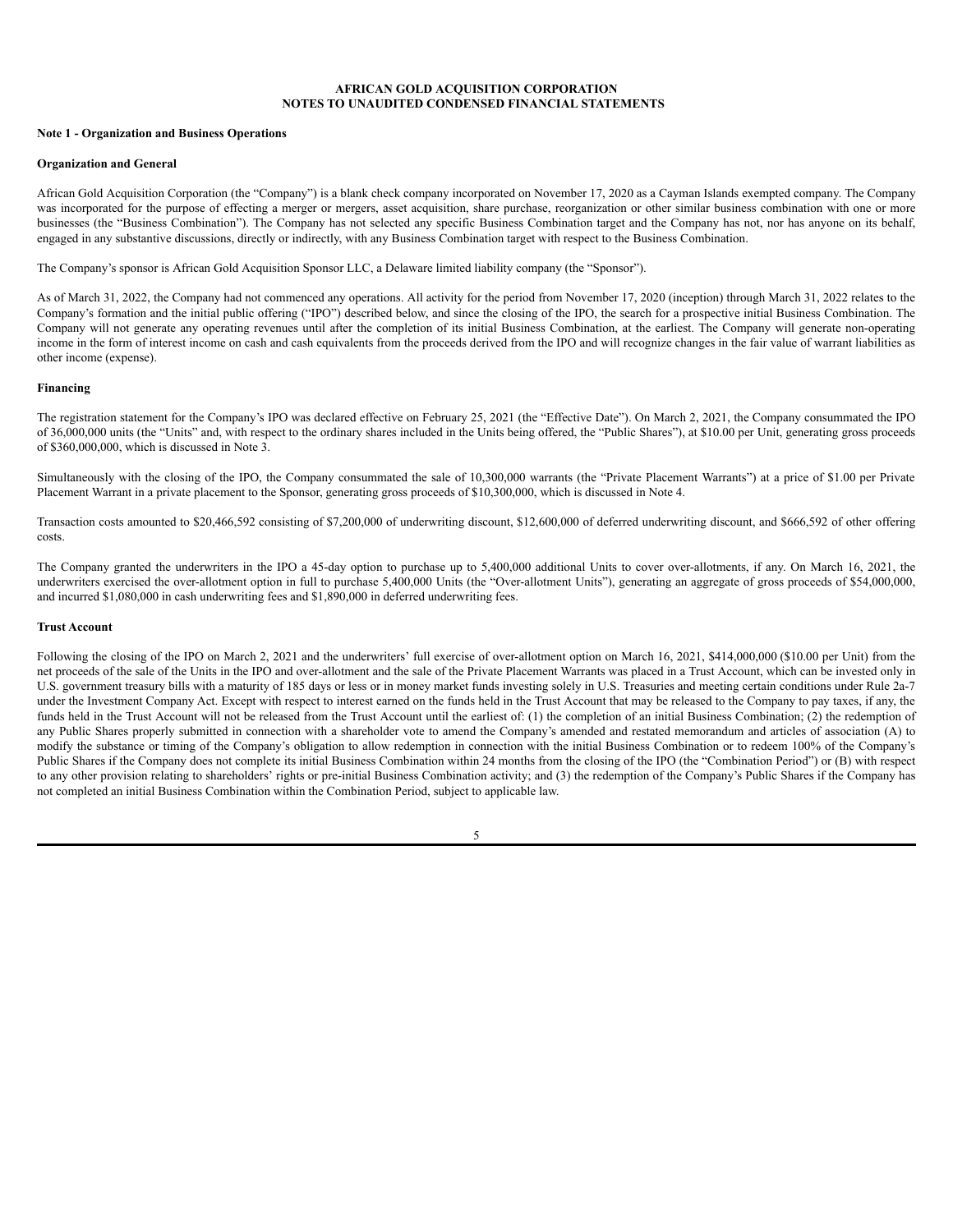#### **Initial Business Combination**

The Company must complete one or more initial Business Combinations having an aggregate fair market value of at least 80% of the value of the assets held in the Trust Account (excluding the deferred underwriting commissions and taxes payable on the interest earned on the Trust Account) at the time of the agreement to enter into the initial Business Combination. However, the Company will only complete a Business Combination if the post-transaction company owns or acquires 50% or more of the outstanding voting securities of the target or otherwise acquires a controlling interest in the target sufficient for it not to be required to register as an investment company under the Investment Company Act of 1940, as amended (the "Investment Company Act"). There is no assurance that the Company will be able to complete a Business Combination successfully.

A Class A ordinary share subject to possible redemption will be recorded at a redemption value and classified as temporary equity upon the completion of the IPO, in accordance with Accounting Standards Codification ("ASC") Topic 480 "Distinguishing Liabilities from Equity." In such case, the Company will proceed with a Business Combination if the Company has net tangible assets of at least \$5,000,001 upon such consummation of a Business Combination and, if the Company seeks shareholder approval, a majority of the issued and outstanding shares voted are voted in favor of the Business Combination.

If the Company is unable to complete the initial Business Combination within the Combination Period, the Company will (i) cease all operations except for the purpose of winding up, (ii) as promptly as reasonably possible but not more than ten business days thereafter, redeem 100% of the Public Shares, at a per-share price, payable in cash, equal to the aggregate amount then on deposit in the Trust Account, including interest (less up to \$100,000 of interest to pay dissolution expenses and which interest shall be net of taxes payable), divided by the number of the then issued and outstanding Public Shares, which redemption will completely extinguish public shareholders' rights as shareholders (including the right to receive further liquidation distributions, if any), and (iii) as promptly as reasonably possible following such redemption, subject to the approval of the Company's remaining shareholders and the Company's board of directors, liquidate and dissolve, subject in each case to the Company's obligations under Cayman Islands law to provide for claims of creditors and the requirements of other applicable law.

The Sponsor, officers and directors have agreed to waive: (i) their redemption rights with respect to any founder shares and Public Shares held by them, as applicable in connection with the completion of the initial Business Combination, (ii) their redemption rights with respect to any founder shares and Public Shares held by them in connection with a shareholder vote to amend the Company's amended and restated memorandum and articles of association, (iii) their rights to liquidating distributions from the Trust Account with respect to any founder shares they hold if the Company fails to complete the initial Business Combination within the Combination Period or during any extended time that the Company has to consummate a Business Combination beyond 24 months as a result of a shareholder vote to amend the Company's amended and restated memorandum and articles of association (an "Extension Period"), and (iv) vote any founder shares and Public Shares held by them in favor of the initial Business Combination.

The Sponsor has agreed that it will be liable to the Company if and to the extent any claims by a third party (other than the Company's independent auditors) for services rendered or products sold to the Company, or a prospective target business with which the Company has discussed entering into a transaction agreement, reduce the amount of funds in the Trust Account to below (i) \$10.00 per Public Share or (ii) such lesser amount per Public Share held in the Trust Account as of the date of the liquidation of the Trust Account due to reductions in the value of the trust assets, in each case net of the interest which may be withdrawn to pay taxes, except as to any claims by a third party who executed a waiver of any and all rights to seek access to the Trust Account and except as to any claims under the Company's indemnity of the underwriters of the IPO against certain liabilities, including liabilities under the Securities Act. The Company has not independently verified whether the Sponsor has sufficient funds to satisfy its indemnity obligations and believe that the Sponsor's only assets are securities of the Company and, therefore, the Sponsor may not be able to satisfy those obligations. The Company has not asked the Sponsor to reserve for such obligations.

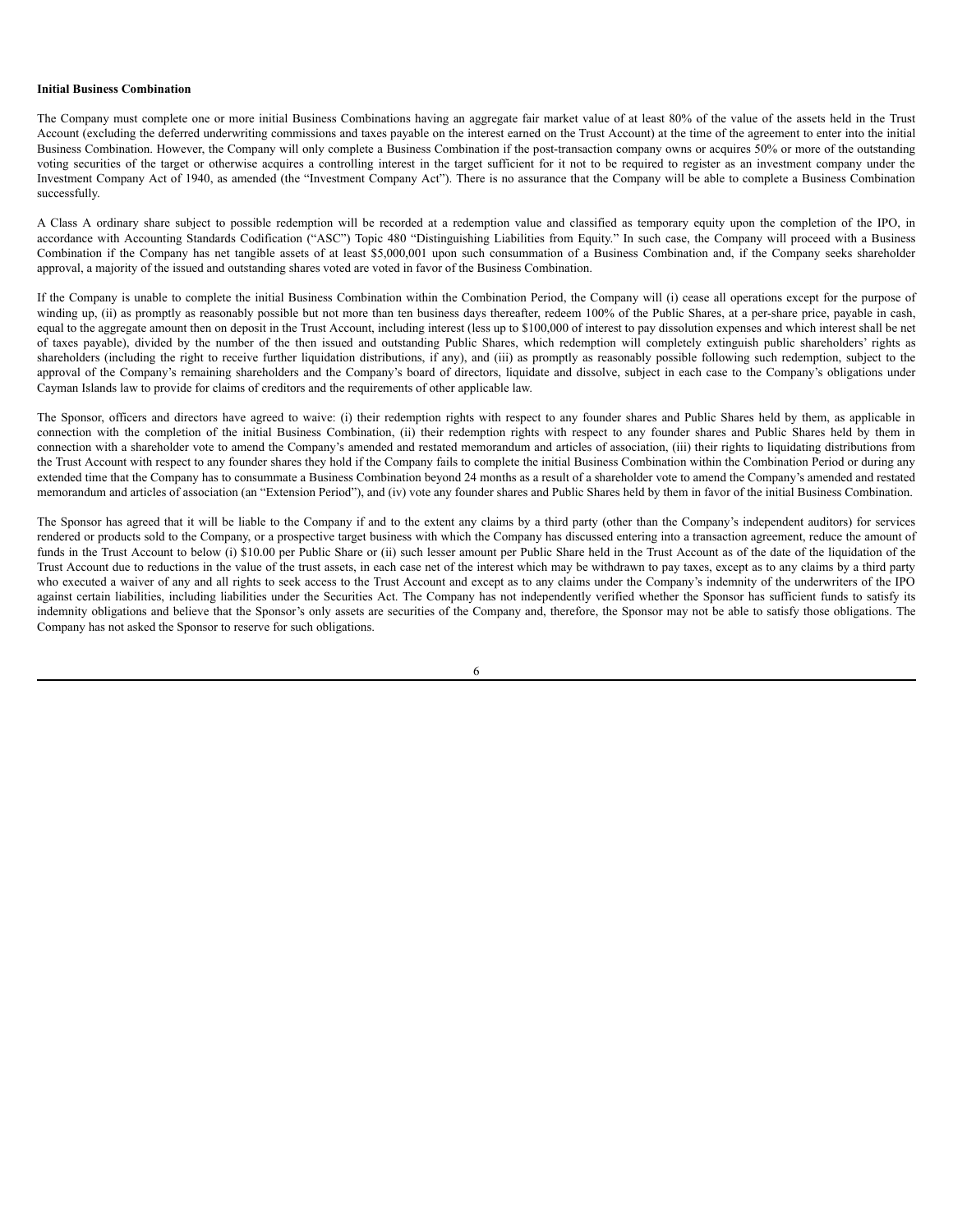#### **Going Concern and Liquidity**

As of March 31, 2022, the Company had approximately \$0.4 million in its operating bank account, and working capital of approximately \$0.7 million.

Prior to the completion of the IPO, the Company's liquidity needs had been satisfied through a capital contribution from the Sponsor of \$25,000, to cover certain offering costs, for the founder shares (see Note 5), and the loan under an unsecured promissory note from the Sponsor of \$178,488 (see Note 5). The Company fully paid the note to the Sponsor on March 8, 2021. Subsequent to the consummation of the IPO and Private Placement, the Company's liquidity needs have been satisfied through the proceeds from the consummation of the Private Placement not held in the Trust Account.

In addition, in order to finance transaction costs in connection with a Business Combination, the Company's Sponsor or an affiliate of the Sponsor, or certain of the Company's officers and directors may, but are not obligated to, provide the Company Working Capital Loans (see Note 5). To date, there were no amounts outstanding under any Working Capital Loans.

In connection with the Company's assessment of going concern considerations in accordance with Financial Accounting Standards Board ("FASB")'s Accounting Standards Update ("ASU") 2014-15, "Disclosures of Uncertainties about an Entity's Ability to Continue as a Going Concern," management determined that the liquidity condition and date for mandatory liquidation and dissolution raise substantial doubt about the Company's ability to continue as a going concern through March 2, 2023, the scheduled liquidation date of the Company if it does not complete a Business Combination prior to such date. These financial statements do not include any adjustments relating to the recovery of the recorded assets or the classification of the liabilities that might be necessary should the Company be unable to continue as a going concern.

#### **Note 2 - Significant Accounting Policies**

#### **Basis of Presentation**

The accompanying unaudited condensed financial statements are presented in U.S. dollars in conformity with accounting principles generally accepted in the United States of America ("GAAP") for financial information and pursuant to the rules and regulations of the SEC. Accordingly, they do not include all of the information and footnotes required by GAAP. In the opinion of management, the unaudited condensed financial statements reflect all adjustments, which include only normal recurring adjustments necessary for the fair statement of the balances and results for the periods presented. Operating results for the three months ended March 31, 2022 is not necessarily indicative of the results that may be expected through December 31, 2022.

The accompanying unaudited condensed financial statements should be read in conjunction with the audited financial statements and notes thereto included in the Form 10-K filed by the Company with the Securities and Exchange Commission ("SEC") on April 15, 2022.

## **Emerging Growth Company Status**

The Company is an "emerging growth company," as defined in Section 2(a) of the Securities Act of 1933, as amended, (the "Securities Act"), as modified by the Jumpstart our Business Startups Act of 2012, (the "JOBS Act"), and it may take advantage of certain exemptions from various reporting requirements that are applicable to other public companies that are not emerging growth companies including, but not limited to, not being required to comply with the auditor attestation requirements of Section 404 of the Sarbanes-Oxley Act, reduced disclosure obligations regarding executive compensation in its periodic reports and proxy statements, and exemptions from the requirements of holding a nonbinding advisory vote on executive compensation and shareholder approval of any golden parachute payments not previously approved.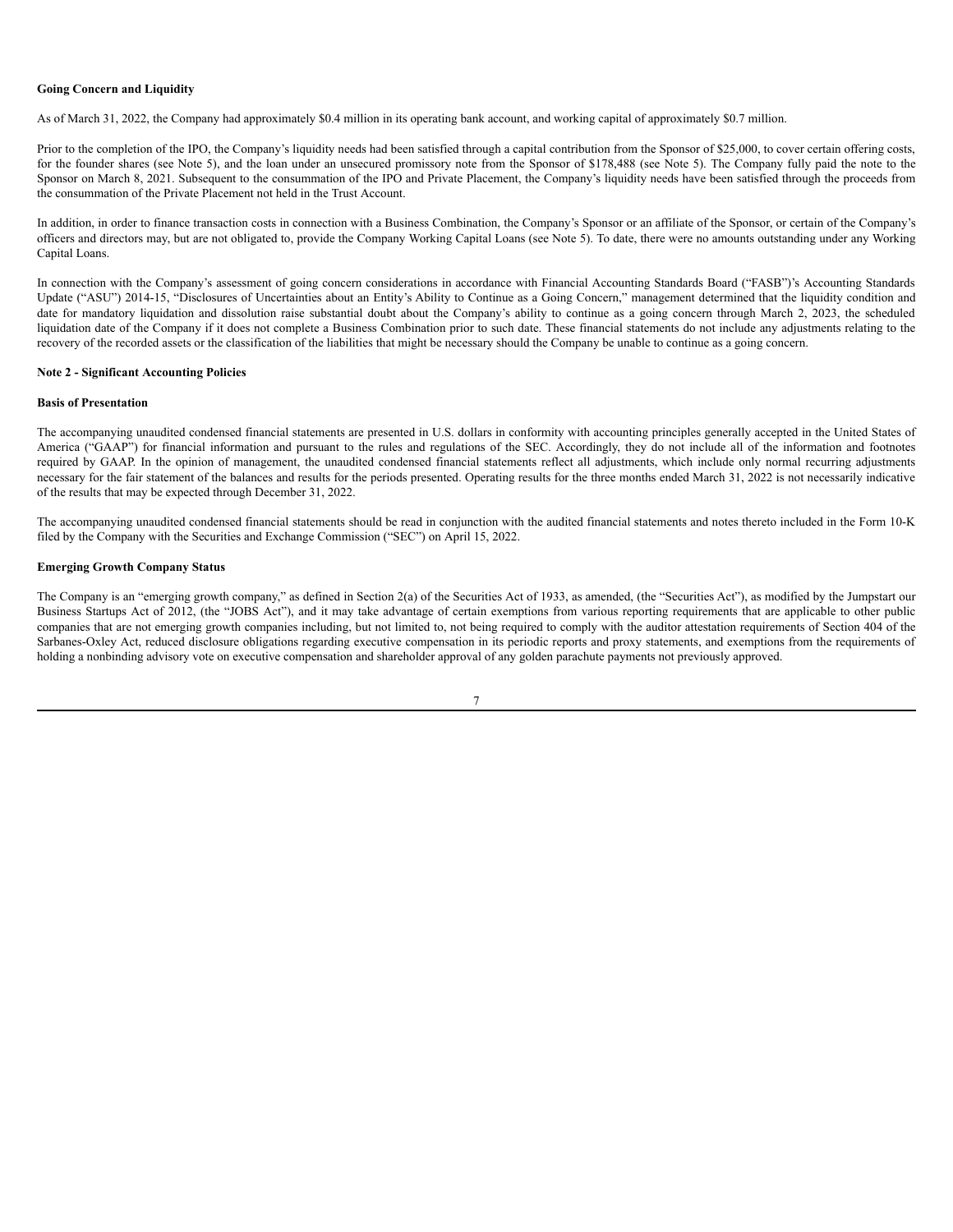Further, Section 102(b)(1) of the JOBS Act exempts emerging growth companies from being required to comply with new or revised financial accounting standards until private companies (that is, those that have not had a Securities Act registration statement declared effective or do not have a class of securities registered under the Exchange Act) are required to comply with the new or revised financial accounting standards. The JOBS Act provides that a company can elect to opt out of the extended transition period and comply with the requirements that apply to non-emerging growth companies but any such election to opt out is irrevocable. The Company has elected not to opt out of such extended transition period which means that when a standard is issued or revised and it has different application dates for public or private companies, the Company, as an emerging growth company, can adopt the new or revised standard at the time private companies adopt the new or revised standard. This may make comparison of the Company's financial statements with another public company which is neither an emerging growth company nor an emerging growth company which has opted out of using the extended transition period difficult or impossible because of the potential differences in accounting standards used.

### **Use of Estimates**

The preparation of the unaudited condensed financial statements in conformity with GAAP requires management to make estimates and assumptions that affect the reported amounts of assets and liabilities and disclosure of contingent assets and liabilities at the date of the balance sheet. Actual results could differ from those estimates.

## **Cash and Cash Equivalents**

The Company considers all short-term investments with an original maturity of three months or less when purchased to be cash equivalents. The Company did not have any cash equivalents as of March 31, 2022 and December 31, 2021.

#### **Marketable Securities Held in Trust Account**

The Company's portfolio of investments held in the Trust Account is comprised of U.S. government securities, within the meaning set forth in Section 2(a)(16) of the Investment Company Act, with a maturity of 185 days or less, investments in money market funds that invest in U.S. government securities, cash, or a combination thereof. The Company's marketable securities held in the Trust Account are classified as trading securities. Trading securities are presented on the balance sheets at fair value at the end of each reporting period. Gains and losses resulting from the change in fair value of these securities is included in interest income in the accompanying statements of operations. The estimated fair values of marketable securities held in the Trust Account are determined using available market information. As of March 31, 2022 and December 31, 2021, the assets held in the Trust Account were invested in money market funds.

## **Fair Value Measurements**

Fair value is defined as the price that would be received for sale of an asset or paid for transfer of a liability, in an orderly transaction between market participants at the measurement date. GAAP establishes a three-tier fair value hierarchy, which prioritizes the inputs used in measuring fair value. The hierarchy gives the highest priority to unadjusted quoted prices in active markets for identical assets or liabilities (Level 1 measurements) and the lowest priority to unobservable inputs (Level 3 measurements). These tiers include:

- Level 1, defined as observable inputs such as quoted prices (unadjusted) for identical instruments in active markets;
- Level 2, defined as inputs other than quoted prices in active markets that are either directly or indirectly observable such as quoted prices for similar instruments in active markets or quoted prices for identical or similar instruments in markets that are not active; and
- Level 3, defined as unobservable inputs in which little or no market data exists, therefore requiring an entity to develop its own assumptions, such as valuations derived from valuation techniques in which one or more significant inputs or significant value drivers are unobservable.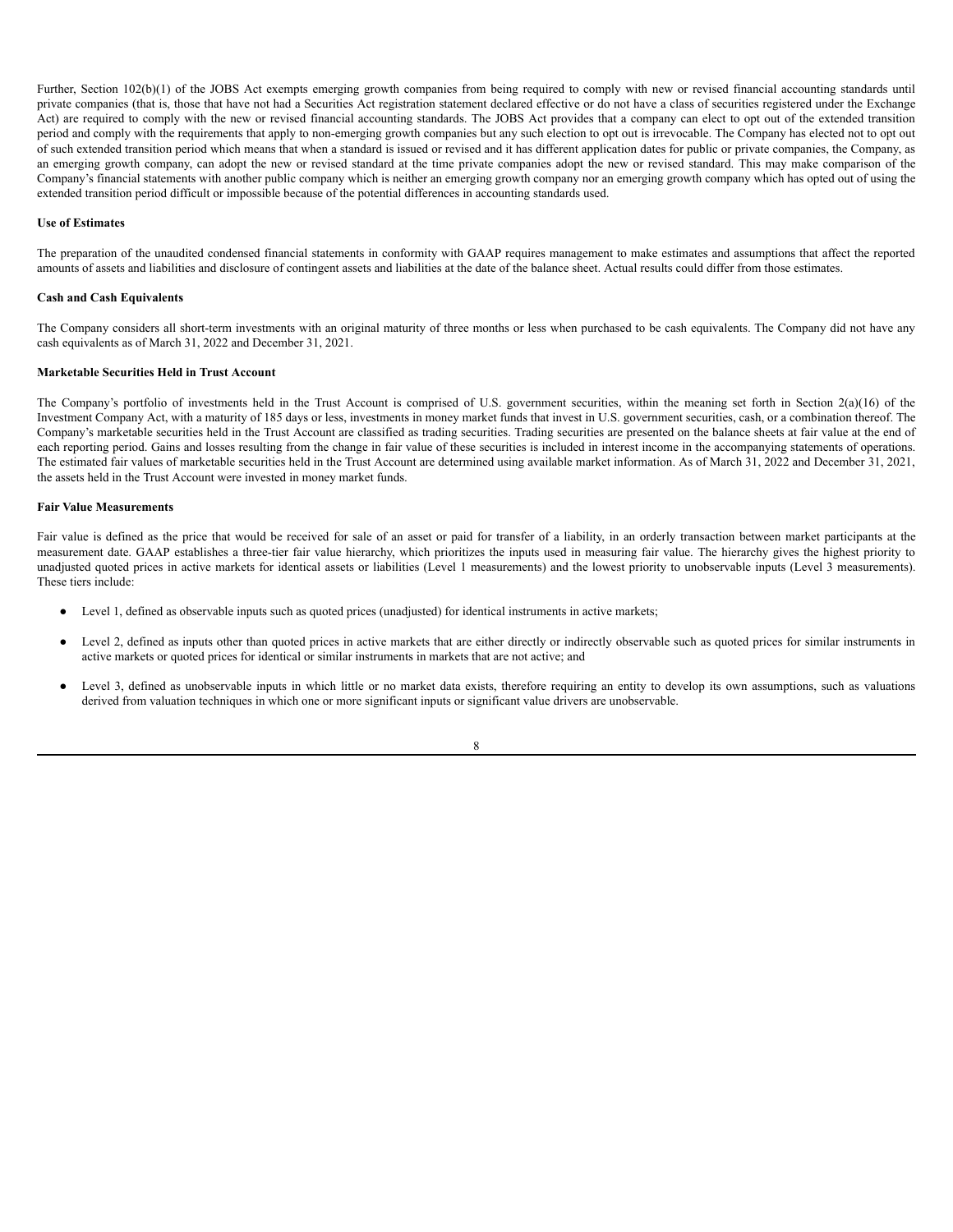In some circumstances, the inputs used to measure fair value might be categorized within different levels of the fair value hierarchy. In those instances, the fair value measurement is categorized in its entirety in the fair value hierarchy based on the lowest level input that is significant to the fair value measurement.

The fair value of the Company's certain assets and liabilities, which qualify as financial instruments under ASC 820, "Fair Value Measurements and Disclosures," approximates the carrying amounts represented in the balance sheets. The fair values of cash and cash equivalents, prepaid expenses, accounts payable and accrued expenses, due to related parties are estimated to approximate the carrying values as of March 31, 2022 and December 31, 2021 due to the short term maturities of such instruments.

The fair value of Private Placement Warrants is based on a valuation model utilizing management judgment and pricing inputs from observable and unobservable markets with less volume and transaction frequency than active markets. Significant deviations from these estimates and inputs could result in a material change in fair value. The fair value of the Private Placement Warrants is classified as level 3. See Note 6 for additional information on assets and liabilities measured at fair value.

### **Concentration of Credit Risk**

Financial instruments that potentially subject the Company to concentrations of credit risk consist of a cash account in a financial institution, which, at times, may exceed the Federal Depository Insurance Coverage of \$250,000. At March 31, 2022 and December 31, 2021, the Company has not experienced losses on this account and management believes the Company is not exposed to significant risks on such account.

## **Class A Ordinary Shares Subject to Possible Redemption**

The Company accounts for its ordinary shares subject to possible redemption in accordance with the guidance in ASC Topic 480 "Distinguishing Liabilities from Equity." Ordinary shares subject to mandatory redemption (if any) is classified as a liability instrument and is measured at fair value. Conditionally redeemable ordinary shares (including ordinary shares that feature redemption rights that are either within the control of the holder or subject to redemption upon the occurrence of uncertain events not solely within the Company's control) is classified as temporary equity. At all other times, ordinary shares are classified as shareholders' deficit. The Company's ordinary shares feature certain redemption rights that is considered to be outside of the Company's control and subject to the occurrence of uncertain future events. Accordingly, ordinary shares subject to possible redemption is presented at redemption value as temporary equity, outside of the shareholders' deficit section of the Company's balance sheets.

The Company recognizes changes in redemption value immediately as they occur and adjusts the carrying value of Class A ordinary shares to equal the redemption value at the end of each reporting period. Increases or decreases in the carrying amount of Class A ordinary shares are affected by charges against additional paid in capital and accumulated deficit.

### **Net Income Per Ordinary Share**

The Company has two classes of shares, which are referred to as Class A ordinary shares and Class B ordinary shares. Earnings and losses are shared pro rata between the two classes of shares. The 42,430,000 potential ordinary shares for outstanding warrants to purchase the Company's shares were excluded from diluted earnings per share for the three months ended March 31, 2022 and 2021 because the warrants are contingently exercisable, and the contingencies have not yet been met. As a result, diluted net income per ordinary share is the same as basic net income per ordinary share for the periods presented. The table below presents a reconciliation of the numerator and denominator used to compute basic and diluted net income per share for each class of ordinary shares:

|                                         |   | <b>For the Three Months Ended March</b><br>31, 2022 |  |            | <b>For the Three Months Ended</b><br><b>March 31, 2021</b> |            |                |           |
|-----------------------------------------|---|-----------------------------------------------------|--|------------|------------------------------------------------------------|------------|----------------|-----------|
|                                         |   | Class B<br><b>Class A</b>                           |  |            | <b>Class A</b>                                             |            | <b>Class B</b> |           |
| Basic and diluted net income per share: |   |                                                     |  |            |                                                            |            |                |           |
| Numerator:                              |   |                                                     |  |            |                                                            |            |                |           |
| Allocation of net income                |   | 9,846,055                                           |  | 2,461,514  | \$.                                                        | 5,763,292  |                | 4,253,309 |
|                                         |   |                                                     |  |            |                                                            |            |                |           |
| Denominator:                            |   |                                                     |  |            |                                                            |            |                |           |
| Weighted-average shares outstanding     |   | 41,400,000                                          |  | 10,350,000 |                                                            | 12,500,000 |                | 9,225,000 |
| Basic and diluted net income per share  | ж | 0.24                                                |  | 0.24       | <sup>\$</sup>                                              | 0.46       | - \$           | 0.46      |
|                                         |   |                                                     |  |            |                                                            |            |                |           |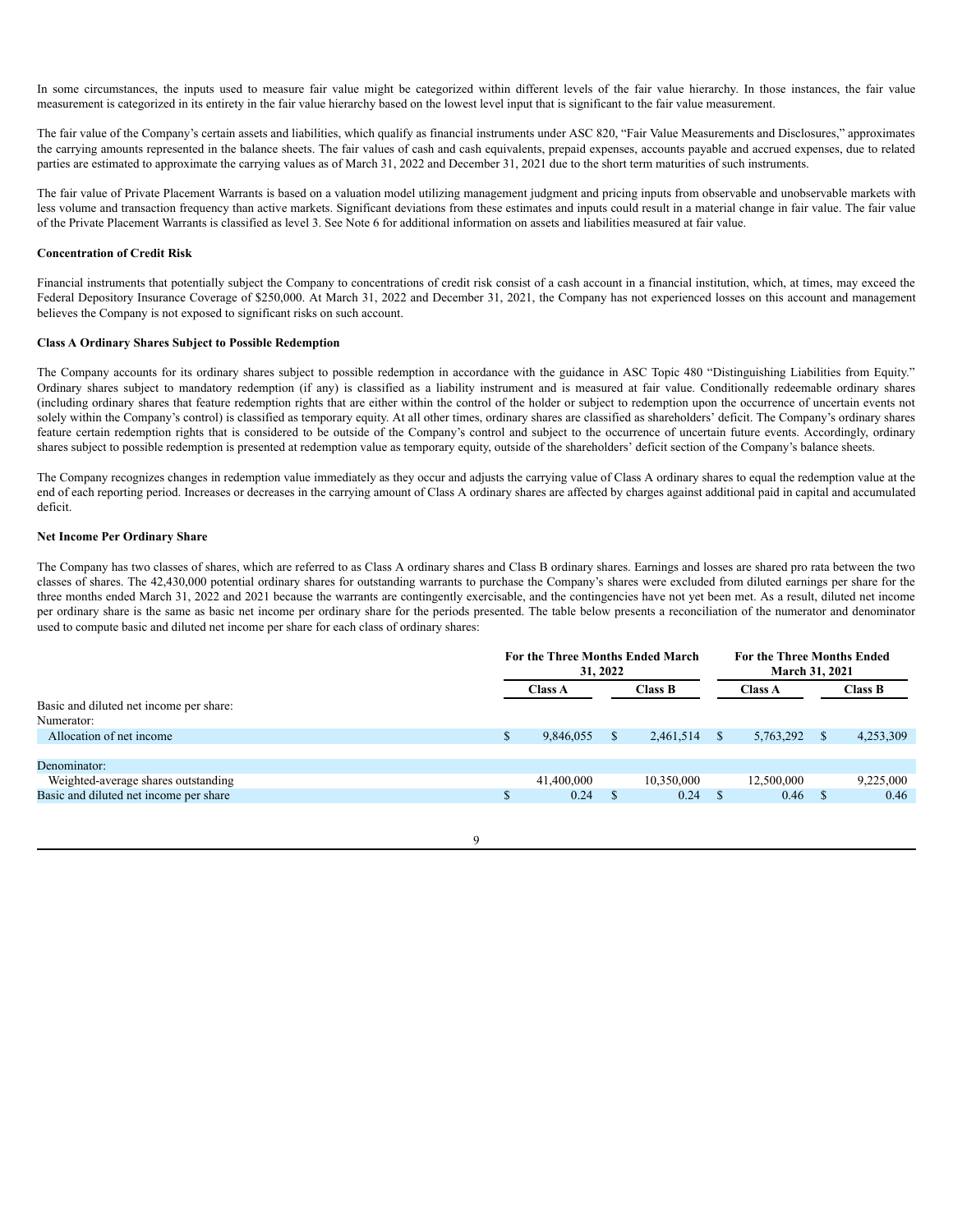#### **Offering Costs associated with the Initial Public Offering**

The Company complies with the requirements of the ASC 340-10-S99-1 and SEC Staff Accounting Bulletin ("SAB") Topic 5A - "Expenses of Offering". Offering costs consist principally of professional and registration fees incurred through the balance sheet date. Offering costs are allocated to the separable financial instruments issued in the IPO based on a relative fair value basis compared to total proceeds received. Offering costs associated with warrant liabilities is expensed, and offering costs associated with the Class A ordinary share are charged to the temporary equity.

#### **Warrant Liabilities**

The Company evaluated the Public Warrants and Private Placement Warrants (collectively, "Warrants", which are discussed in Note 3, Note 4, and Note 6) in accordance with ASC 815-40, "Derivatives and Hedging - Contracts in Entity's Own Equity", and concluded that a provision in the warrant agreement related to certain tender or exchange offers precludes the Warrants from being accounted for as components of equity. As the Warrants meet the definition of a derivative as contemplated in ASC 815, the Warrants are recorded as derivative liabilities on the balance sheets and measured at fair value at inception (on the date of the IPO) and at each reporting date in accordance with ASC 820, "Fair Value Measurement", with changes in fair value recognized in the statements of operations in the periods of change. Derivative warrant liabilities are classified as non-current liabilities as their liquidation is not reasonably expected to require the use of current assets or require the creation of current liabilities.

FASB ASC 470-20, Debt with Conversion and Other Options addresses the allocation of proceeds from the issuance of convertible debt into its equity and debt components. The Company applies this guidance to allocate IPO proceeds from the Units between Class A ordinary shares and warrants, using the residual method by allocating IPO proceeds first to fair value of the warrants and then the Class A ordinary shares.

#### **Income Taxes**

The Company accrued for income taxes under ASC 740 Income Taxes ("ASC 740"). ASC 740 requires the recognition of deferred tax assets and liabilities for both the expected impact of differences between the unaudited condensed financial statements and tax basis of assets and liabilities and for the expected future tax benefit to be derived from tax loss and tax credit carry forwards. ASC 740 additionally requires a valuation allowance to be established when it is more likely than not that all or a portion of deferred tax assets will not be realized.

ASC 740 also clarifies the accounting for uncertainty in income taxes recognized in an enterprise's unaudited condensed financial statements and prescribes a recognition threshold and measurement process for financial statement recognition and measurement of a tax position taken or expected to be taken in a tax return. For those benefits to be recognized, a tax position must be more-likely-than-not to be sustained upon examination by taxing authorities. ASC 740 also provides guidance on derecognition, classification, interest and penalties, accounting in interim period, disclosure and transition.

The Company recognizes accrued interest and penalties related to unrecognized tax benefits as income tax expense. There were no unrecognized tax benefits and no amounts accrued for interest and penalties as of March 31, 2022 and December 31, 2021. The Company is currently not aware of any issues under review that could result in significant payments, accruals or material deviation from its position.

The Company is considered an exempted Cayman Islands company and is presently not subject to income taxes or income tax filing requirements in the Cayman Islands or the United States.

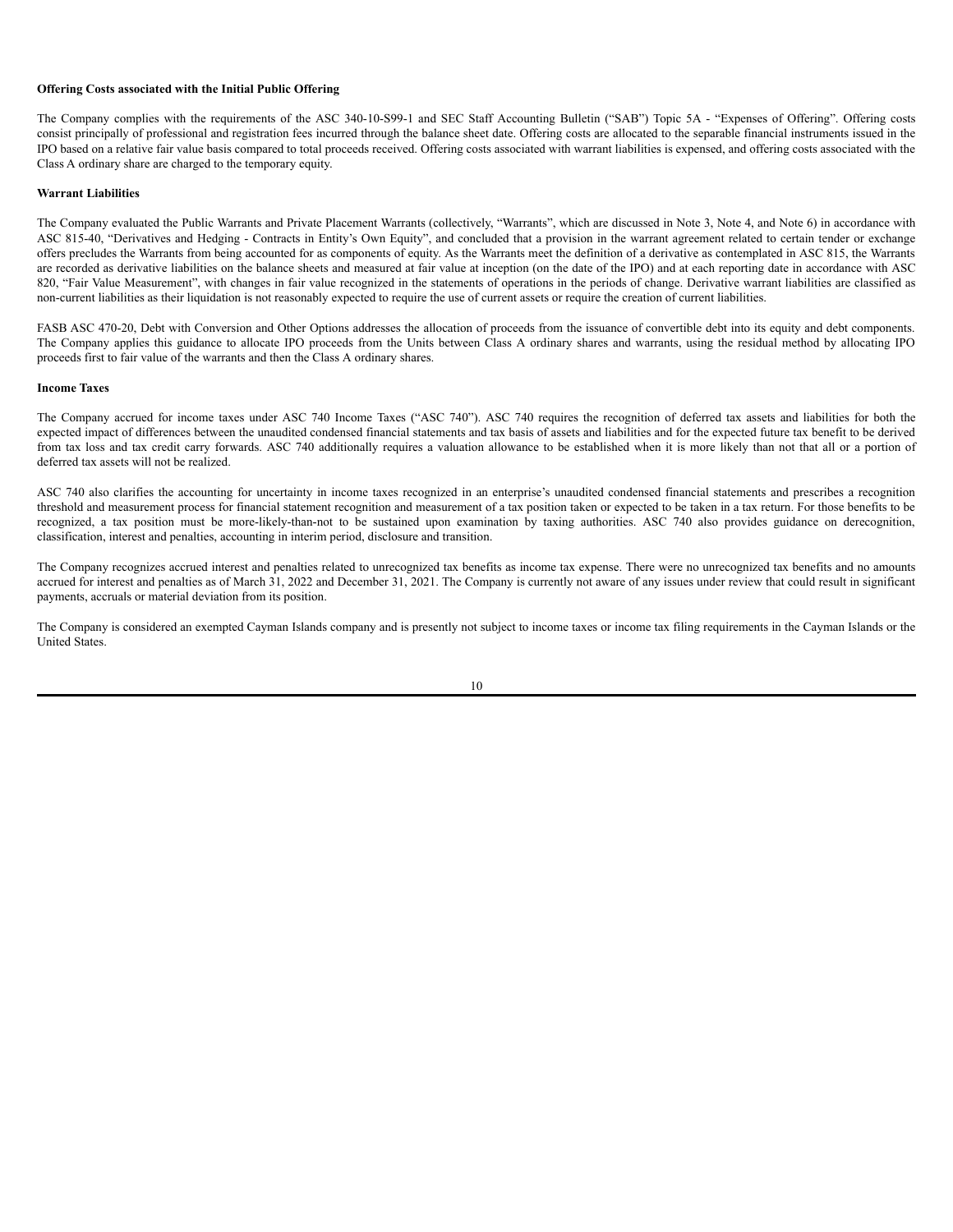### **Risks and Uncertainties**

Management continues to evaluate the impact of the COVID-19 pandemic and has concluded that while it is reasonably possible that the virus could have a negative effect on the Company's financial position, results of its operations, cash flows and/or search for a target company, the specific impact is not readily determinable as of the date of the unaudited condensed financial statements. The unaudited condensed financial statements do not include any adjustments that might result from the outcome of this uncertainty.

#### **Recent Accounting Pronouncements**

Management does not believe that any other recently issued, but not yet effective, accounting standards, if currently adopted, would have a material effect on the Company's unaudited condensed financial statements.

## **Note 3 - Initial Public Offering**

Pursuant to the IPO, the Company sold 36,000,000 Units at a price of \$10.00 per Unit. Each Unit consists of one Class A ordinary share and three-quarters of one redeemable warrant. Each whole warrant entitles the holder to purchase one Class A ordinary share at a price of \$11.50 per share, subject to adjustment. The warrants will become exercisable on the later of 30 days after the completion of the initial Business Combination or 12 months from the closing of the IPO, and will expire five years after the completion of the initial Business Combination or earlier upon redemption or liquidation.

On March 16, 2021, the underwriters exercised the over-allotment option in full to purchase 5,400,000 Units.

Following the closing of the IPO on March 2, 2021 and the underwriters' full exercise of over-allotment option on March 16, 2021, \$414,000,000 (\$10.00 per Unit) from the net proceeds of the sale of the Units in the IPO and over-allotment and the sale of the Private Placement Warrants was placed in a Trust Account, which can be invested only in U.S. government treasury bills with a maturity of 185 days or less or in money market funds investing solely in U.S. Treasuries and meeting certain conditions under Rule 2a-7 under the Investment Company Act.

All of the 41,400,000 Class A ordinary shares sold as part of the Units in the IPO, including Units sold upon the exercise of over-allotment by the underwriters, contain a redemption feature which allows for the redemption of such Public Shares in connection with the Company's liquidation, if there is a shareholder vote or tender offer in connection with the Business Combination and in connection with certain amendments to the Company's articles of association. In accordance with SEC and its staff's guidance on redeemable equity instruments, which has been codified in ASC 480-10-S99, redemption provisions not solely within the control of the Company require ordinary shares subject to redemption to be classified outside of permanent equity.

The Class A ordinary shares are subject to SEC and its staff's guidance on redeemable equity instruments, which has been codified in ASC 480-10-S99. If it is probable that the equity instrument will become redeemable, the Company has the option to either accrete changes in the redemption value over the period from the date of issuance (or from the date that it becomes probable that the instrument will become redeemable, if later) to the earliest redemption date of the instrument or to recognize changes in the redemption value immediately as they occur and adjust the carrying amount of the instrument to equal the redemption value at the end of each reporting period. The Company recognizes changes in redemption value immediately as they occur. Immediately upon the closing of the IPO, the Company recognized the remeasurement from initial book value to redemption amount value. The change in the carrying value of redeemable ordinary shares resulted in charges against additional paid-in capital and accumulated deficit.

At March 31, 2022 and December 31, 2021, Class A ordinary shares subject to possible redemption reflected on the balance sheets are reconciled in the following table:

| 414,400,000    |
|----------------|
|                |
| (23, 417, 755) |
| (22,110,910)   |
|                |
| 45,528,665     |
| 414,000,000    |
|                |

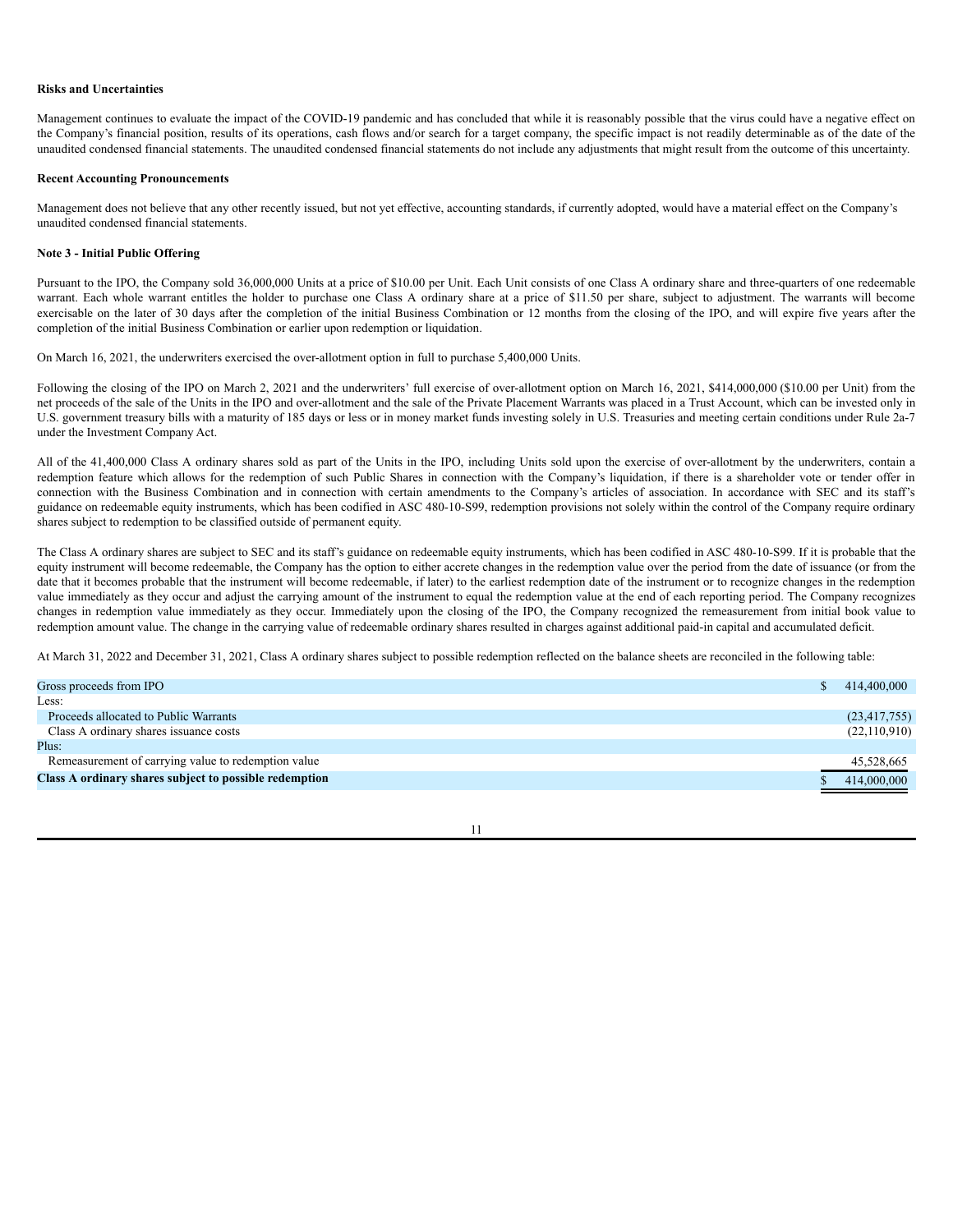#### *Public Warrants*

Each whole warrant entitles the holder to purchase one Class A ordinary share at a price of \$11.50 per share, subject to adjustment as discussed herein. The warrants will become exercisable on the later of 12 months from the closing of the IPO or 30 days after the completion of its initial Business Combination, and will expire five years after the completion of the Company's initial Business Combination, at 5:00 p.m., New York City time, or earlier upon redemption or liquidation. The Company may, in its sole discretion, lower the exercise price at any time prior to the expiration date of the warrants for a period of not less than twenty (20) business days, provided, that the Company provides at least twenty (20) days prior written notice of such reduction to registered holders of the warrants and, provided further that any such reduction shall be identical among all of the warrants.

The Company is not registering the Class A ordinary shares issuable upon exercise of the warrants at this time. However, the Company has agreed that as soon as practicable, but in no event later than 15 business days, after the closing of its initial Business Combination, it will use its commercially reasonable efforts to file with the SEC a registration statement covering the issuance, under the Securities Act, of the Class A ordinary shares issuable upon exercise of the warrants, and the Company will use its commercially reasonable efforts to cause the same to become effective within 60 business days after the closing of the initial Business Combination and to maintain the effectiveness of such registration statement, and a current prospectus relating thereto, until the expiration of the warrants in accordance with the provisions of the warrant agreement. Notwithstanding the above, if the Company's Class A ordinary shares are, at the time of any exercise of a warrant, not listed on a national securities exchange such that they satisfy the definition of a "covered security" under Section 18(b)(1) of the Securities Act, the Company may, at its option, require holders of public warrants who exercise their warrants to do so on a "cashless basis" in accordance with Section 3(a)(9) of the Securities Act and, in the event the Company so elects, the Company will not be required to file or maintain in effect a registration statement, but will use its commercially reasonable efforts to register or qualify the shares under applicable blue sky laws to the extent an exemption is not available. In such event, each holder would pay the exercise price by surrendering the warrants for that number of Class A ordinary shares equal to the quotient obtained by dividing (x) the product of the number of Class A ordinary shares underlying the warrants, multiplied by the excess of the "fair market value" (defined below) less the exercise price of the warrants by (y) the fair market value. The "fair market value" shall mean the volume weighted average price of the Class A ordinary shares for the 10 trading days ending on the trading day prior to the date on which the notice of exercise is received by the warrant agent.

#### *Redemption of Warrants*

Once the warrants become exercisable, the Company may redeem the outstanding warrants (except as described herein with respect to the Private Placement Warrants):

- in whole and not in part;
- at a price of \$0.01 per warrant;
- upon not less than 30 days' prior written notice of redemption to each warrant holder; and
- if, and only if, the last reported sale price of the Class A ordinary shares for any 20 trading days within a 30-trading day period ending on the third trading day prior to the date on which the Company sends the notice of redemption to the warrant holders equals or exceeds \$18.00 per share (as adjusted for share sub-divisions, share dividends, rights issuances, consolidations, reorganizations, recapitalizations and the like).

The Company will not redeem the warrants as described above unless a registration statement under the Securities Act covering the issuance of the Class A ordinary shares issuable upon exercise of the warrants is then effective and a current prospectus relating to those Class A ordinary shares is available throughout the 30-day redemption period. If and when the warrants become redeemable by the Company, the Company may exercise its redemption right even if it is unable to register or qualify the underlying securities for sale under all applicable state securities laws.

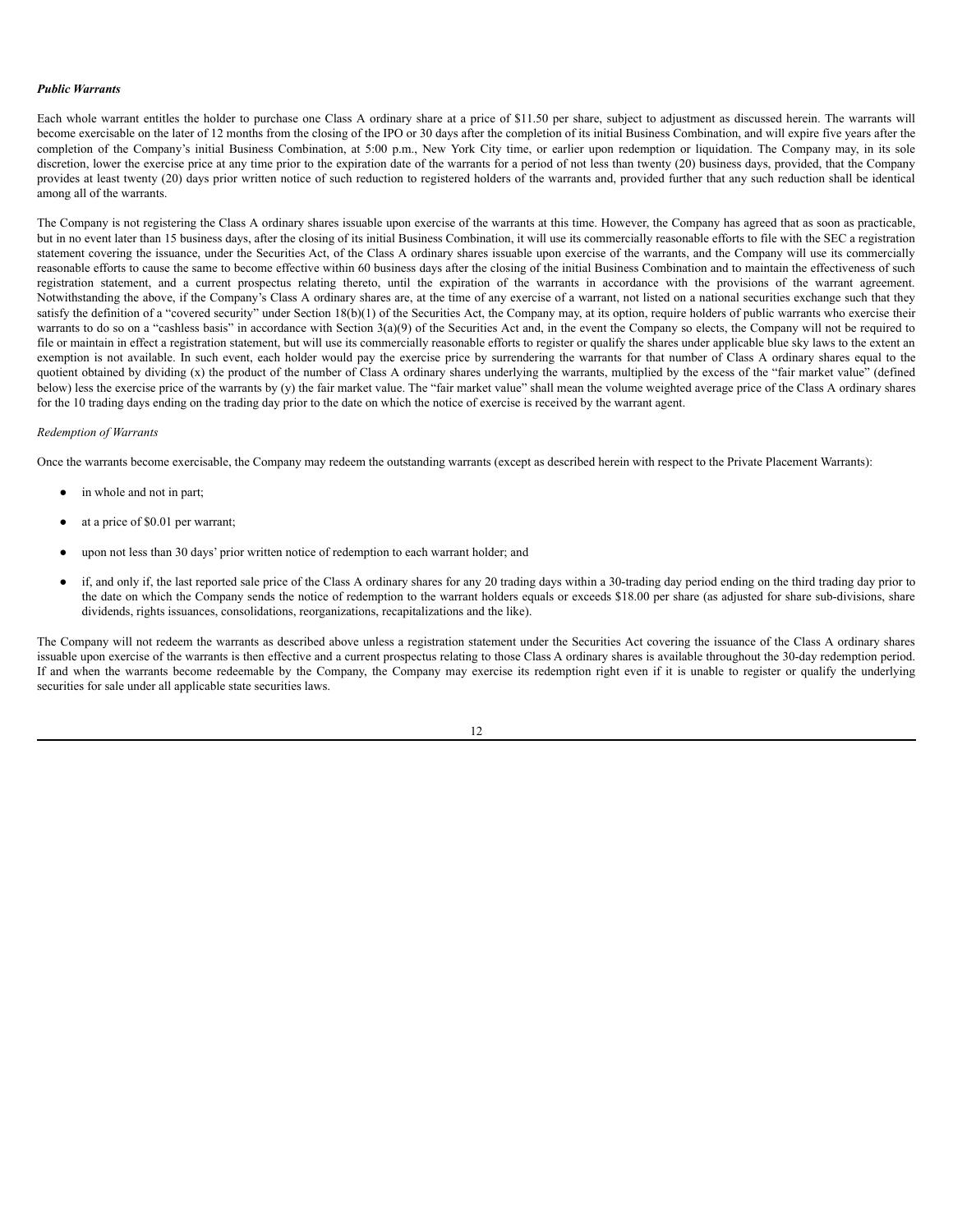In addition, if (x) the Company issues additional ordinary shares or equity-linked securities for capital raising purposes in connection with the closing of the initial Business Combination at an issue price or effective issue price of less than \$9.20 per ordinary share (with such issue price or effective issue price to be determined in good faith by the Company's board of directors and in the case of any such issuance to the Company's Sponsors or its affiliate, without taking into account any founder shares held by the Company's Sponsor or such affiliates, as applicable, prior to such issuance (the "Newly Issued Price"), (y) the aggregate gross proceeds from such issuances represent more than 60% of the total equity proceeds, and interest thereon, available for the funding of the initial Business Combination on the date of the completion of the initial Business Combination (net of redemptions), and (z) the volume weighted average trading price of the Company's Class A ordinary shares during the 20 trading day period starting on the trading day prior to the day on which the Company consummates its initial Business Combination (such price, the "Market Value") is below \$9.20 per share, the exercise price of the warrants will be adjusted (to the nearest cent) to be equal to 115% of the higher of the Market Value and the Newly Issued Price, and the \$18.00 per share redemption trigger price described above will be adjusted (to the nearest cent) to be equal to 180% of the higher of the Market Value and the Newly Issued Price.

## **Note 4 - Private Placement**

Simultaneously with the closing of the IPO, the Sponsor purchased an aggregate of 10,300,000 Private Placement Warrants at a price of \$1.00 per Private Placement Warrant, for an aggregate purchase price of \$10,300,000, in a private placement. The proceeds from the Private Placement Warrants were added to the proceeds from the IPO held in the Trust Account.

On March 16, 2021, simultaneously with the closing of the underwriters' full exercise of the over-allotment option, the Company completed the private sale of an aggregate of 1,080,000 Private Placement Warrants to the Sponsor, at a purchase price of \$1.00 per Private Placement Warrant, generating gross proceeds of \$1,080,000.

The Private Placement Warrants are identical to the warrants sold in the IPO except that the Private Placement Warrants, so long as they are held by the Sponsor or its permitted transferees, (i) will not be redeemable by the Company, (ii) may not (including the Class A ordinary shares issuable upon exercise of these warrants), subject to certain limited exceptions, be transferred, assigned or sold by the holders until 30 days after the completion of the Company's initial Business Combination, (iii) may be exercised by the holders on a cashless basis and (iv) will be (including the ordinary shares issuable upon exercise of these warrants) entitled to certain registration rights.

If the Private Placement Warrants are held by holders other than the Sponsor or its permitted transferees, the Private Placement Warrants will be redeemable by the Company and exercisable by the holders on the same basis as the warrants included in the Units being sold in the IPO.

#### **Note 5 - Related Party Transactions**

#### **Founder Shares**

On November 17, 2020, the Company issued to the Sponsor 8,625,000 Class B ordinary shares, par value \$0.0001 (the "Founder Shares"), for \$25,000, or approximately \$0.003 per share. Up to 1,125,000 Founder Shares are subject to forfeiture by the Sponsor depending on the extent to which the underwriters' over-allotment option is exercised. In February 2021, the Company effected a stock dividend of 0.2 shares for each founder share outstanding, resulting in an aggregate of 10,350,000 Founder Shares outstanding and held by the Sponsor (up to 1,350,000 of which are subject to forfeiture by our Sponsor if the underwriters' over-allotment option is not exercised in full). On March 16, 2021, the underwriter exercised its over-allotment option in full, hence, the 1,350,000 Founder Shares are no longer subject to forfeiture since then.

The initial shareholders have agreed not to transfer, assign or sell any of their Founder Shares until the earlier to occur of: (i) one year after the completion of the initial Business Combination and (ii) subsequent to the initial Business Combination, (x) if the last reported sale price of the Class A ordinary shares equals or exceeds \$12.00 per share (as adjusted for share sub-divisions, share dividends, rights issuances, consolidations, reorganizations, recapitalizations and the like) for any 20 trading days within any 30-trading day period commencing at least 150 days after the initial Business Combination or (y) the date on which the Company completes a liquidation, merger, amalgamation, share exchange, reorganization or other similar transaction that results in all of its public shareholders having the right to exchange their ordinary shares for cash, securities or other property. Any permitted transferees would be subject to the same restrictions and other agreements of the initial shareholders with respect to any Founder Shares.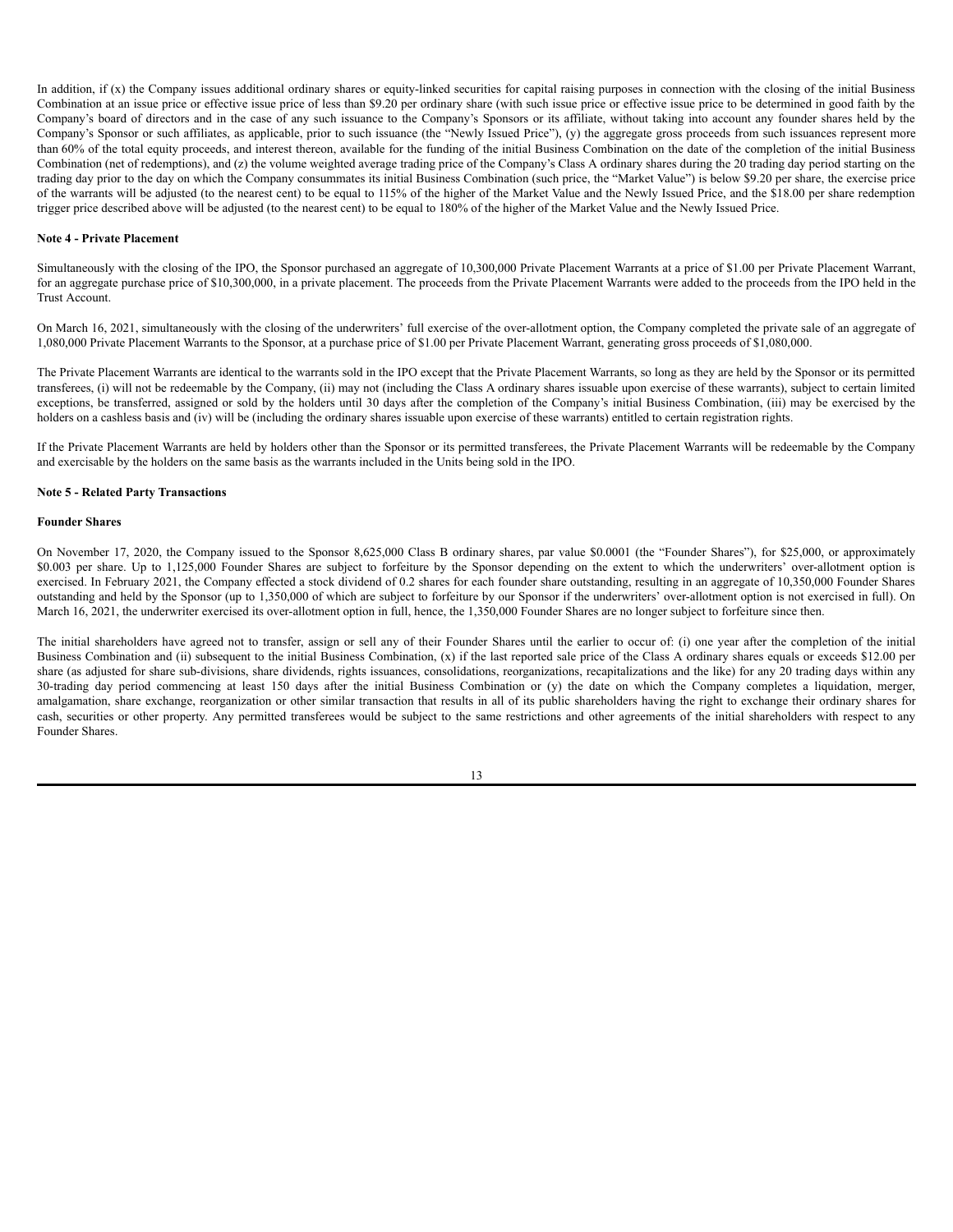#### **Due to Related Parties**

The Company promised to pay its Chief Executive Officer \$20,000 per month for his services for the period from the Effective Date of the registration statement to the consummation of the Company's initial Business Combination.

The Company also promised to pay its Chief Financial Officer \$16,700 per month for the period from October 1, 2020 to the consummation of the initial Business Combination.

During the three months ended March 31, 2022, the Company incurred and paid \$110,100 of CEO/CFO service fees. During the three months ended March 31, 2021, the Company incurred \$72,243 of CEO/CFO service fees and paid \$50,100.

#### **Promissory Note - Related Party**

The Sponsor agreed to loan the Company up to \$300,000 to be used for a portion of the expenses of the IPO. These loans are non-interest bearing, unsecured and are due at the earlier of December 31, 2021 or the closing of the IPO. The Company borrowed \$178,488 under the promissory notes and was totally repaid upon completion of the IPO out of the \$1,000,000 of offering proceeds that has been allocated to the payment of offering expenses.

#### **Related Party Loans**

In addition, in order to finance transaction costs in connection with an intended Business Combination, the Sponsor or an affiliate of the Sponsor, or certain of the Company's officers and directors may, but are not obligated to, loan the Company funds as may be required ("Working Capital Loans"). If the Company completes the initial Business Combination, the Company may repay the Working Capital Loans out of funds held outside the Trust Account. In the event that the initial Business Combination does not close, the Company may use a portion of the working capital held outside the Trust Account to repay the Working Capital Loans but no proceeds from the Trust Account would be used to repay the Working Capital Loans. Up to \$1,500,000 of such Working Capital Loans may be convertible into warrants at a price of \$1.00 per warrant at the option of the lender. Such warrants would be identical to the Private Placement Warrants. As of March 31, 2022 and December 31, 2021, the Company had no borrowings under the Working Capital Loans.

#### **Note 6 - Recurring Fair Value Measurements**

The following table presents information about the Company's assets and liabilities that were measured at fair value on a recurring basis as of March 31, 2022, and indicates the fair value hierarchy of the valuation techniques the Company utilized to determine such fair value.

| Assets:                                        | March 31,<br>2022 |             |     | Ouoted<br><b>Prices In</b><br>Active<br><b>Markets</b><br>(Level 1) |    | Significant<br>Other<br><b>Observable</b><br>Inputs<br>(Level 2) |  | Significant<br>Other<br>Unobservable<br>Inputs<br>(Level 3) |  |
|------------------------------------------------|-------------------|-------------|-----|---------------------------------------------------------------------|----|------------------------------------------------------------------|--|-------------------------------------------------------------|--|
| U.S. Money Market held in Trust Account        |                   | 414,075,957 | S.  | 414,075,957                                                         | S  |                                                                  |  |                                                             |  |
|                                                |                   | 414,075,957 |     | 414,075,957                                                         |    | __                                                               |  |                                                             |  |
| Liabilities:                                   |                   |             |     |                                                                     |    |                                                                  |  |                                                             |  |
| Warrant Liability - Public Warrants            | S                 | 6,210,000   | \$. | 6,210,000                                                           | \$ | $\overbrace{\qquad \qquad }^{}$                                  |  |                                                             |  |
| Warrant Liability - Private Placement Warrants |                   | 2,369,529   |     |                                                                     |    |                                                                  |  | 2,369,529                                                   |  |
|                                                |                   | 8,579,529   |     | 6,210,000                                                           |    |                                                                  |  | 2,369,529                                                   |  |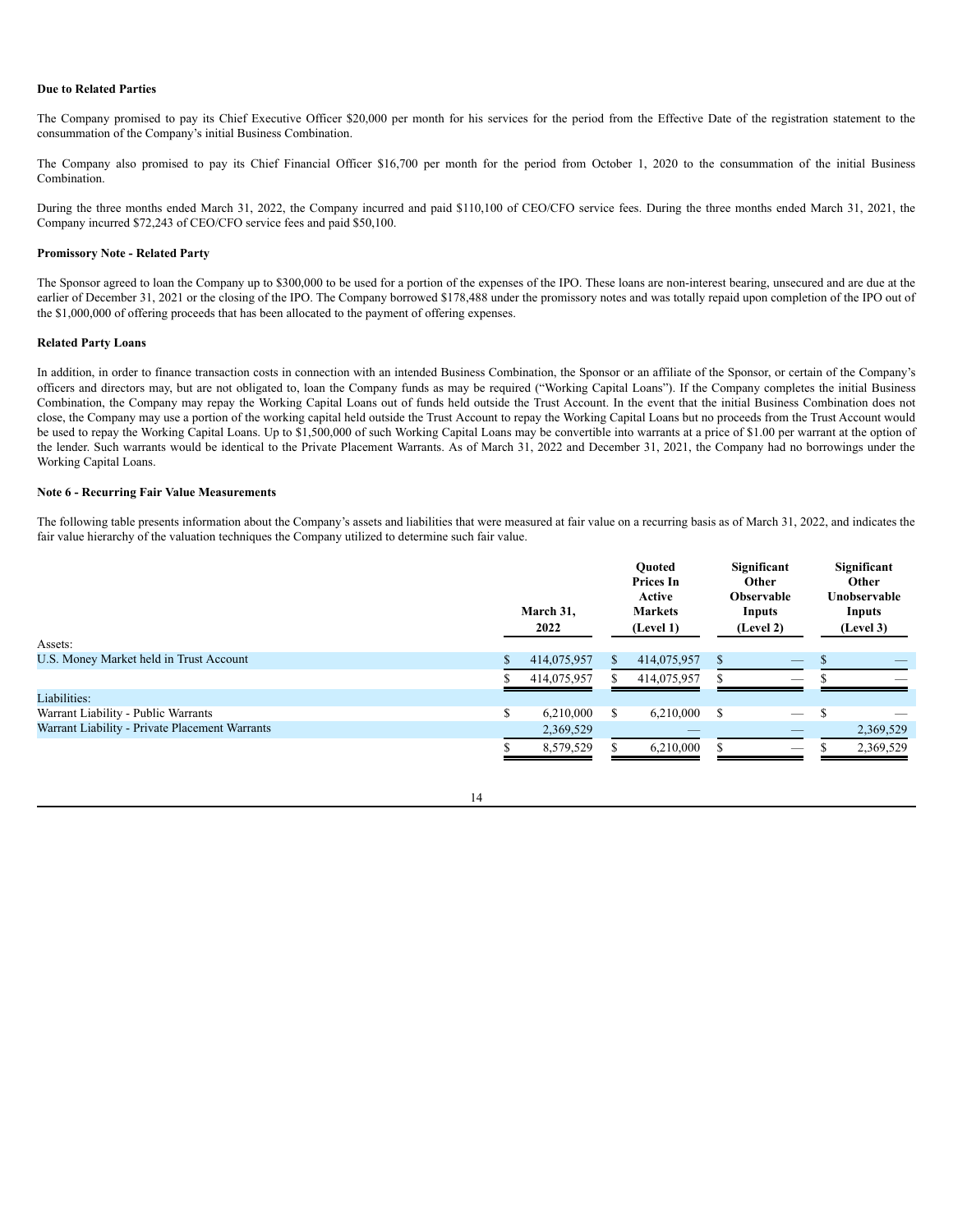The following table presents information about the Company's assets and liabilities that were measured at fair value on a recurring basis as of December 31, 2021, and indicates the fair value hierarchy of the valuation techniques the Company utilized to determine such fair value.

|                                                | December 31,<br>2021 |             | <b>Ouoted</b><br><b>Prices</b><br>In Active<br><b>Markets</b><br>(Level 1) |             | Significant<br>Other<br><b>Observable</b><br>Inputs<br>(Level 2) |                          | Significant<br>Other<br>Unobservable<br>Inputs<br>(Level 3) |           |
|------------------------------------------------|----------------------|-------------|----------------------------------------------------------------------------|-------------|------------------------------------------------------------------|--------------------------|-------------------------------------------------------------|-----------|
| Assets:                                        |                      |             |                                                                            |             |                                                                  |                          |                                                             |           |
| U.S. Money Market held in Trust Account        |                      | 414,036,593 | \$.                                                                        | 414,036,593 |                                                                  |                          |                                                             |           |
|                                                |                      | 414,036,593 |                                                                            | 414,036,593 |                                                                  | __                       |                                                             |           |
| Liabilities:                                   |                      |             |                                                                            |             |                                                                  |                          |                                                             |           |
| Warrant Liability - Public Warrants            | \$.                  | 15,270,390  | S.                                                                         | 15,270,390  | \$.                                                              | $\overline{\phantom{m}}$ |                                                             |           |
| Warrant Liability - Private Placement Warrants |                      | 5,866,916   |                                                                            |             |                                                                  |                          |                                                             | 5,866,916 |
|                                                |                      | 21,137,306  |                                                                            | 15,270,390  |                                                                  |                          |                                                             | 5,866,916 |

The Company utilized a Monte Carlo simulation model for the initial valuation of the Public Warrants. The subsequent measurement of the Public Warrants at March 31, 2022 and December 31, 2021 is classified as Level 1 due to the use of an observable market quote in an active market. As of March 31, 2022 and December 31, 2021, the aggregate value of the Public Warrants were \$6,210,000 and \$15,270,390, respectively.

The estimated fair value of the Private Placement Warrants on March 31, 2022 and December 31, 2021 is determined using Level 3 inputs. Inherent in a Monte-Carlo simulation model are assumptions related to expected stock-price volatility (pre-merger and post-merger), expected term, dividend yield and risk-free interest rate. The Company estimates the volatility of its ordinary share based on management's understanding of the volatility associated with instruments of other similar entities. The risk-free interest rate is based on the U.S. Treasury Constant Maturity similar to the expected remaining life of the warrants. The expected life of the warrants is simulated based on management assumptions regarding the timing and likelihood of completing a Business Combination. The dividend rate is based on the historical rate, which the Company anticipates to remain at zero. The assumptions used in calculating the estimated fair values represent the Company's best estimate. However, inherent uncertainties are involved. If factors or assumptions change, the estimated fair values could be materially different.

The key inputs into the Monte Carlo simulation model for the initial measurement of the Public Warrants and Private Placement Warrants at March 2, 2021 and the subsequent measurement of the Private Placement Warrants at March 31, 2022 were as follows:

|                                        | March 2,<br>2021<br>(Initial)<br>December 31, |          |       |      | March 31, |  |
|----------------------------------------|-----------------------------------------------|----------|-------|------|-----------|--|
| Input                                  | <b>Measurement</b> )                          |          | 2021  | 2022 |           |  |
| Expected term (years)                  | 5.93                                          |          | 5.56  |      | 5.56      |  |
| Expected volatility                    |                                               | 15.2%    | 10.7% |      | 3.7%      |  |
| Risk-free interest rate                |                                               | $0.90\%$ | 1.31% |      | 2.41%     |  |
| Fair value of the ordinary share price | 9.43                                          |          | 9.68  |      | 9.81      |  |

The following table sets forth a summary of the changes in the fair value of the Company's Level 3 financial instruments for the three months ended March 31, 2022:

|                                                                                                                                         | Warrant     |  |
|-----------------------------------------------------------------------------------------------------------------------------------------|-------------|--|
|                                                                                                                                         | Liability   |  |
| Fair value as of January 1, 2022                                                                                                        | 5,866,916   |  |
| Revaluation of warrant liability included in other income within the statements of operations for the three months ended March 31, 2022 | (3,497,387) |  |
| Fair value as of March 31, 2022                                                                                                         | 2.369.529   |  |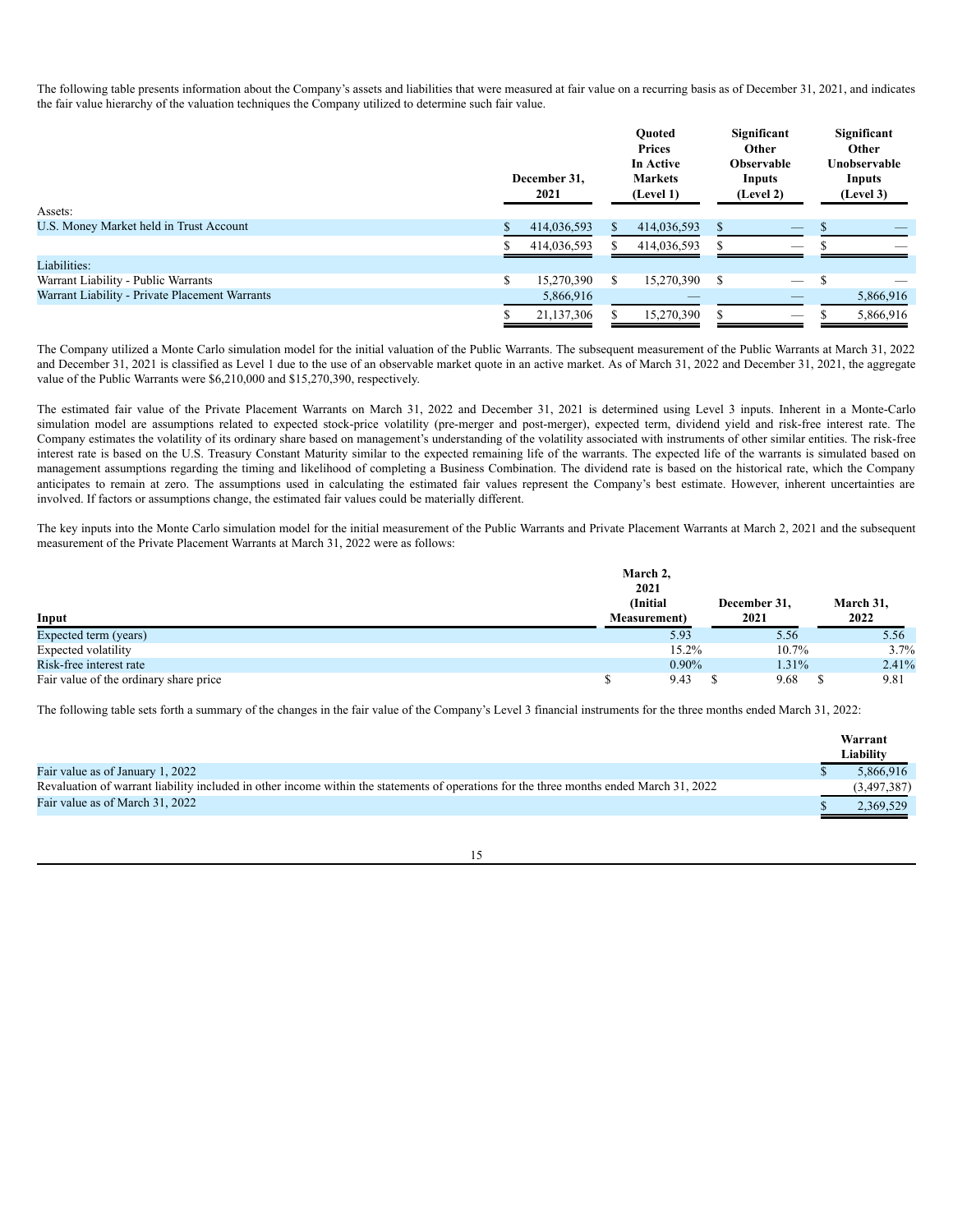The following table sets forth a summary of the changes in the fair value of the Company's Level 3 financial instruments for the three months ended March 31, 2021:

|                                                                                                                                         | Warrant<br>Liability |
|-----------------------------------------------------------------------------------------------------------------------------------------|----------------------|
| Fair value as of January 1, 2021                                                                                                        |                      |
| Initial fair value of warrant liability upon issuance at IPO                                                                            | 28,236,354           |
| Initial fair value of warrant liability upon the underwriters' full exercise of the over-allotment option                               | 3,880,017            |
| Revaluation of warrant liability included in other income within the statements of operations for the three months ended March 31, 2021 | (11, 489, 463)       |
| Fair value as of March 31, 2021                                                                                                         | 20.626.908           |

#### **Note 7 - Commitments and Contingencies**

#### **Registration Rights**

The holders of the Founder Shares, Private Placement Warrants and any warrants that may be issued on conversion of Working Capital Loans (and any Class A ordinary shares issuable upon the exercise of the Private Placement Warrants or warrants issued upon conversion of the Working Capital Loans and upon conversion of the Founder Shares) will be entitled to registration rights pursuant to a registration rights agreement signed on February 25, 2021 requiring the Company to register such securities for resale (in the case of the Founder Shares, only after conversion to the Company's Class A ordinary shares). The holders of these securities will be entitled to make up to three demands, excluding short form registration demands, that the Company registers such securities. In addition, the holders have certain "piggy-back" registration rights with respect to registration statements filed subsequent to the completion of the initial Business Combination and rights to require the Company to register for resale such securities pursuant to Rule 415 under the Securities Act. The Company will bear the expenses incurred in connection with the filing of any such registration statements.

#### **Underwriting Agreement**

The Company granted the underwriters a 45-day option from February 25, 2021 to purchase up to an additional 5,400,000 Units to cover over-allotments. On March 16, 2021, the underwriters purchased an additional 5,400,000 Units to exercise its over-allotment option in full.

The Company paid an aggregate amount of fixed underwriting discount of \$8,280,000, which was calculated as two percent (2%) of the gross proceeds of \$414,000,000 of the IPO and the underwriters' full exercise of over-allotment option. Additionally, the underwriters will be entitled to a deferred underwriting discount of 3.5% of the gross proceeds of the IPO and the underwriters' full exercise of over-allotment option held in the Trust Account, or \$14,490,000, upon the completion of the Company's initial Business Combination.

The Company has granted B. Riley Securities, Inc. a right of first refusal to act as sole placement agent in any private placement, backstop or similar financing transactions entered into or contemplated by the Company within the Combination Period and until the consummation of the initial Business Combination. In the event that B. Riley Securities, Inc. exercises such right of first refusal, its compensation in connection with any such transaction will be determined by separate agreement between the Company and B. Riley Securities, Inc. on the basis of compensation customarily paid to placement agents in similar transactions.

## **Note 8 - Shareholders' Deficit**

*Preference shares* - The Company is authorized to issue 1,000,000 preference shares with a par value of \$0.0001 and with such designations, voting and other rights and preferences as may be determined from time to time by the Company's board of directors. As of March 31, 2022 and December 31, 2021 there were no preference shares issued or outstanding.

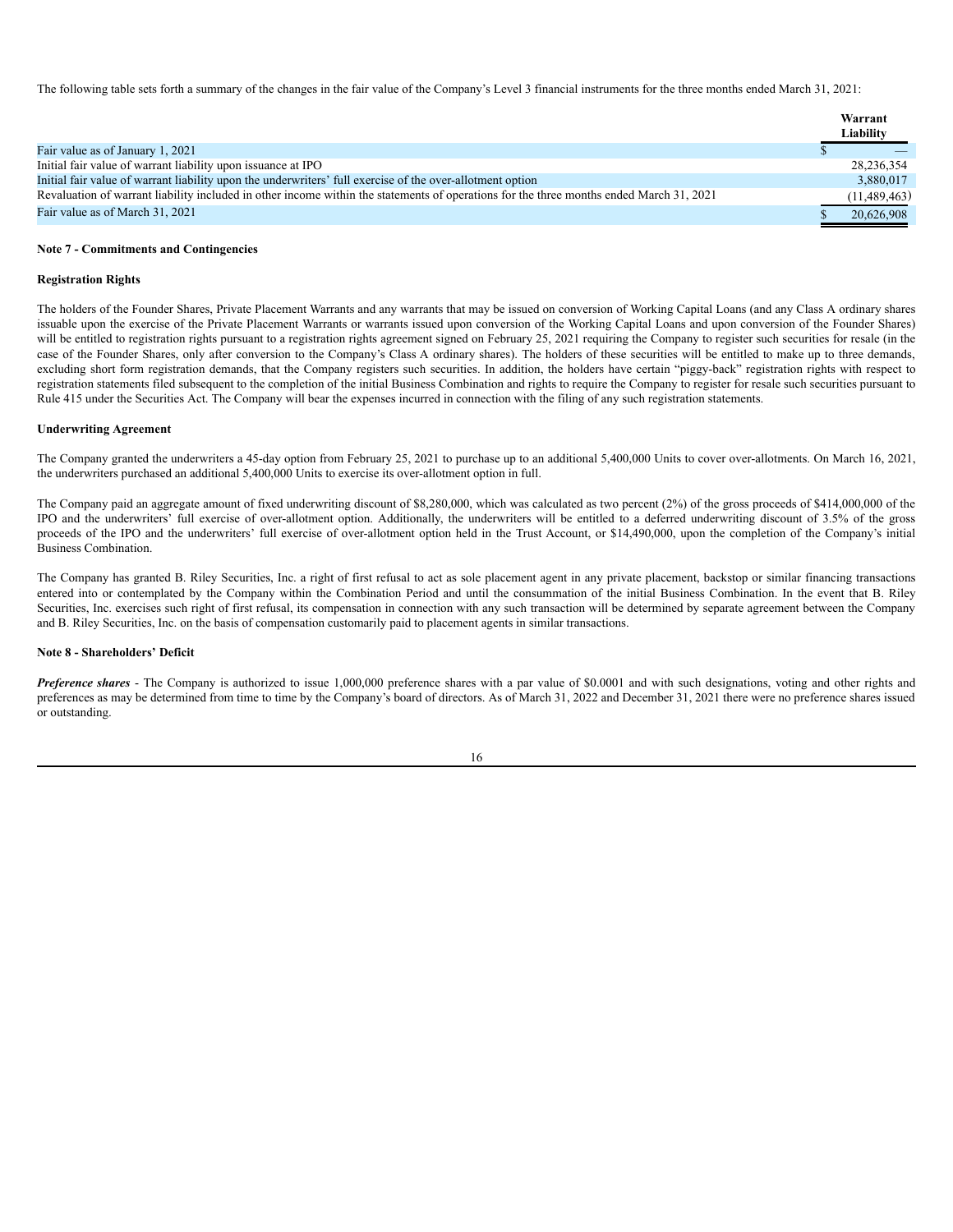*Class A Ordinary Shares* - The Company is authorized to issue 300,000,000 Class A ordinary shares with a par value of \$0.0001 per share. As of March 31, 2022 and December 31, 2021, there were 41,400,000 shares of Class A ordinary shares issued and outstanding, including 41,400,000 Class A ordinary shares subject to possible redemption.

*Class B Ordinary Shares* - The Company is authorized to issue 30,000,000 Class B ordinary shares with a par value of \$0.0001 per share. Holders are entitled to one vote for each share of Class B ordinary shares. On November 30, 2020, the Company issued to the Sponsor 8,625,000 Class B ordinary shares, par value \$0.0001 (the "Founder Shares"), for \$25,000, or approximately \$0.003 per share. Up to 1,125,000 Founder Shares are subject to forfeiture by the Sponsor depending on the extent to which the underwriters' over-allotment option is exercised. In February 2021, the Company effected a stock dividend of 0.2 shares for each founder share outstanding, resulting in an aggregate of 10,350,000 Founder Shares outstanding and held by the Sponsor (up to 1,350,000 of which are subject to forfeiture by our Sponsor if the underwriters' overallotment option is not exercised in full). On March 16, 2021, the underwriter exercised its over-allotment option in full, hence, the 1,350,000 Founder Shares are no longer subject to forfeiture since then. At March 31, 2022 and December 31, 2021 there were 10,350,000 Class B ordinary shares issued and outstanding.

Class A ordinary shareholders and Class B ordinary shareholders of record are entitled to one vote for each share held on all matters to be voted on by shareholders and vote together as a single class, except as required by law. Unless specified in the Companies Act, the Company's amended and restated memorandum and articles of association or applicable stock exchange rules, the affirmative vote of a majority of the Company's ordinary shares that are voted is required to approve any such matter voted on by its shareholders.

The Class B ordinary shares will automatically convert into Class A ordinary shares at the time of the initial Business Combination on a one-for-one basis, subject to adjustment for share sub-divisions, share dividends, rights issuances, consolidations, reorganizations, recapitalizations and the like, and subject to further adjustment as provided herein. In the case that additional Class A ordinary shares, or equity-linked securities, are issued or deemed issued in excess of the amounts issued in the IPO and related to the closing of the initial Business Combination, the ratio at which the Class B ordinary shares will convert into Class A ordinary shares will be adjusted (unless the holders of a majority of the issued and outstanding Class B ordinary shares agree to waive such anti-dilution adjustment with respect to any such issuance or deemed issuance) so that the number of Class A ordinary shares issuable upon conversion of all Class B ordinary shares will equal, in the aggregate, on an as-converted basis, 20% of the sum of all ordinary shares issued and outstanding upon the completion of the IPO plus all Class A ordinary shares and equity-linked securities issued or deemed issued in connection with the initial Business Combination, excluding any shares or equity-linked securities issued, or to be issued, to any seller in the initial Business Combination. The term "equity-linked securities" refers to any debt or equity securities that are convertible, exercisable or exchangeable for the Company's Class A ordinary shares issued in a financing transaction in connection with the initial Business Combination, including but not limited to a private placement of equity or debt.

## **Note 9 - Subsequent Events**

The Company evaluated subsequent events and transactions that occurred after the balance sheet date up to the date that the unaudited condensed financial statements were issued. The Company did not identify any subsequent events that would have required adjustment or disclosure in the unaudited condensed financial statements.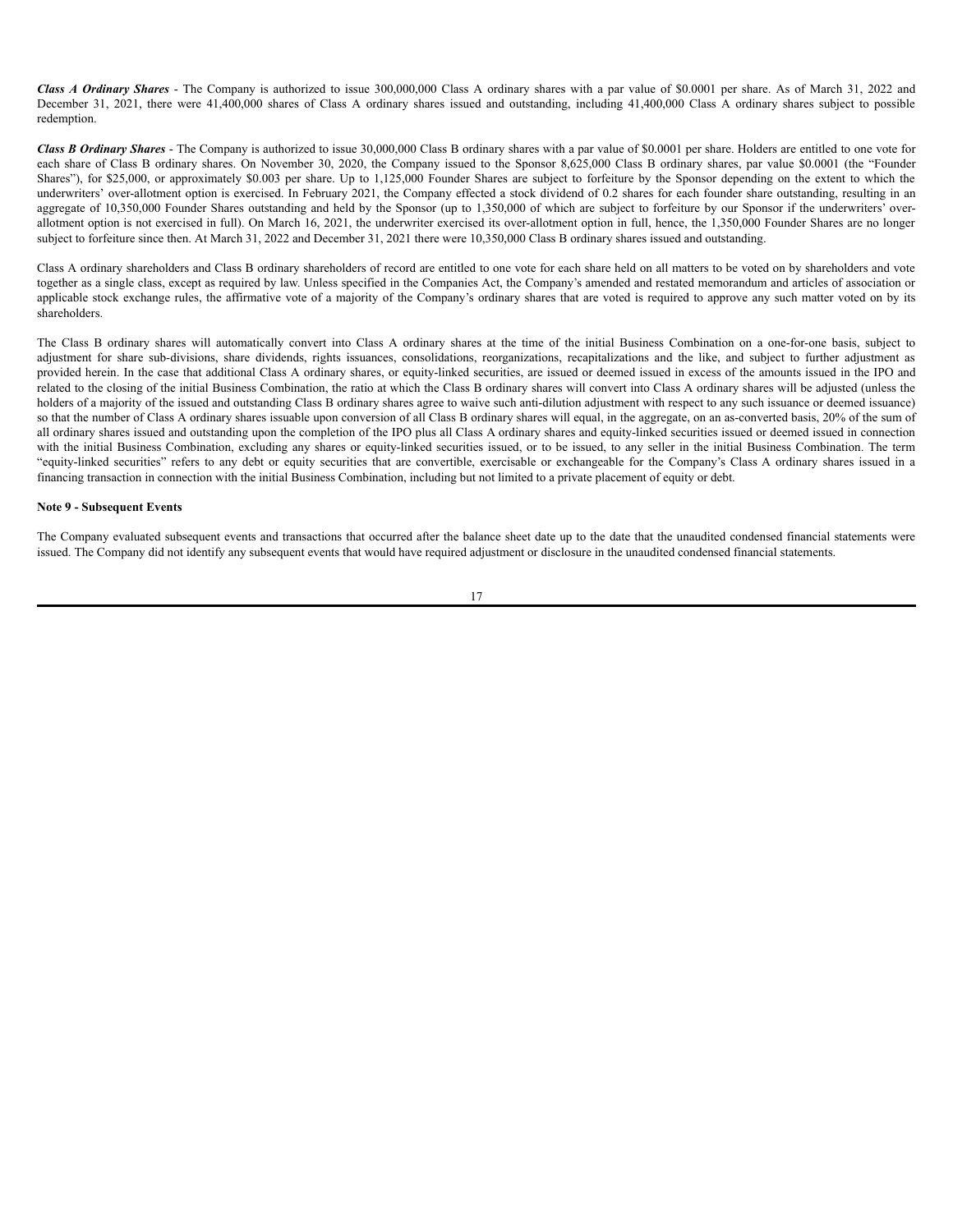### <span id="page-19-0"></span>**Item 2. Management's Discussion and Analysis of Financial Condition and Results of Operations.**

References to the "Company," "us," "our" or "we" refer to African Gold Acquisition Corporation. References to "Sponsor" refer to African Gold Acquisition Sponsor LLC. The following discussion and analysis of our financial condition and results of operations should be read in conjunction with our unaudited condensed financial statements and *related notes included herein.*

## **Cautionary Note Regarding Forward-Looking Statements**

This Quarterly Report on Form 10-Q includes forward-looking statements within the meaning of Section 27A of the Securities Act of 1933, as amended, and Section 21E of the Securities Exchange Act of 1934, as amended (the "Exchange Act"). We have based these forward-looking statements on our current expectations and projections about future events. These forward-looking statements are subject to known and unknown risks, uncertainties and assumptions about us that may cause our actual results, levels of activity, performance or achievements to be materially different from any future results, levels of activity, performance or achievements expressed or implied by such forward-looking statements. In some cases, you can identify forward-looking statements by terminology such as "may," "should," "could," "would," "would," "expect," "plan," "anticipate," "believe," "estimate," "continue," or the negative of such terms or other similar expressions. Factors that might cause or contribute to such a discrepancy include, but are not *limited to, those described in our other Securities and Exchange Commission ("SEC") filings.*

### **Overview**

We are a blank check company, incorporated as a Cayman Islands exempted company for the purpose of effecting a merger or mergers, amalgamation, share exchange, share purchase, asset acquisition, reorganization or similar business combination with one or more businesses. We have not selected any business combination target and we have not, nor has anyone on our behalf, initiated any substantive discussions, directly or indirectly, with any business combination target. We intend to effectuate our initial business combination using cash from the proceeds of this offering and the sale of the private placement warrants ("Private Placement Warrants"), our shares, debt or a combination of cash, shares and debt.

The issuance of additional ordinary shares or preferred shares in a business combination:

- may significantly dilute the equity interest of investors in this offering, which dilution would increase if the anti-dilution provisions in the Class B ordinary shares resulted in the issuance of Class A ordinary shares on a greater than one-to-one basis upon conversion of the Class B ordinary shares;
- may subordinate the rights of holders of ordinary shares if preferred shares are issued with rights senior to those afforded our ordinary shares;
- could cause a change of control if a substantial number of our ordinary shares is issued, which may affect, among other things, our ability to use our net operating loss carry forwards, if any, and could result in the resignation or removal of our present directors and officers;
- may have the effect of delaying or preventing a change of control of us by diluting the share ownership or voting rights of a person seeking to obtain control of us;
- may adversely affect prevailing market prices for our units, ordinary shares and/or warrants; and
- may not result in adjustment to the exercise price of our warrants.

Similarly, if we issue debt or otherwise incur significant indebtedness, it could result in:

default and foreclosure on our assets if our operating revenues after an initial business combination are insufficient to repay our debt obligations;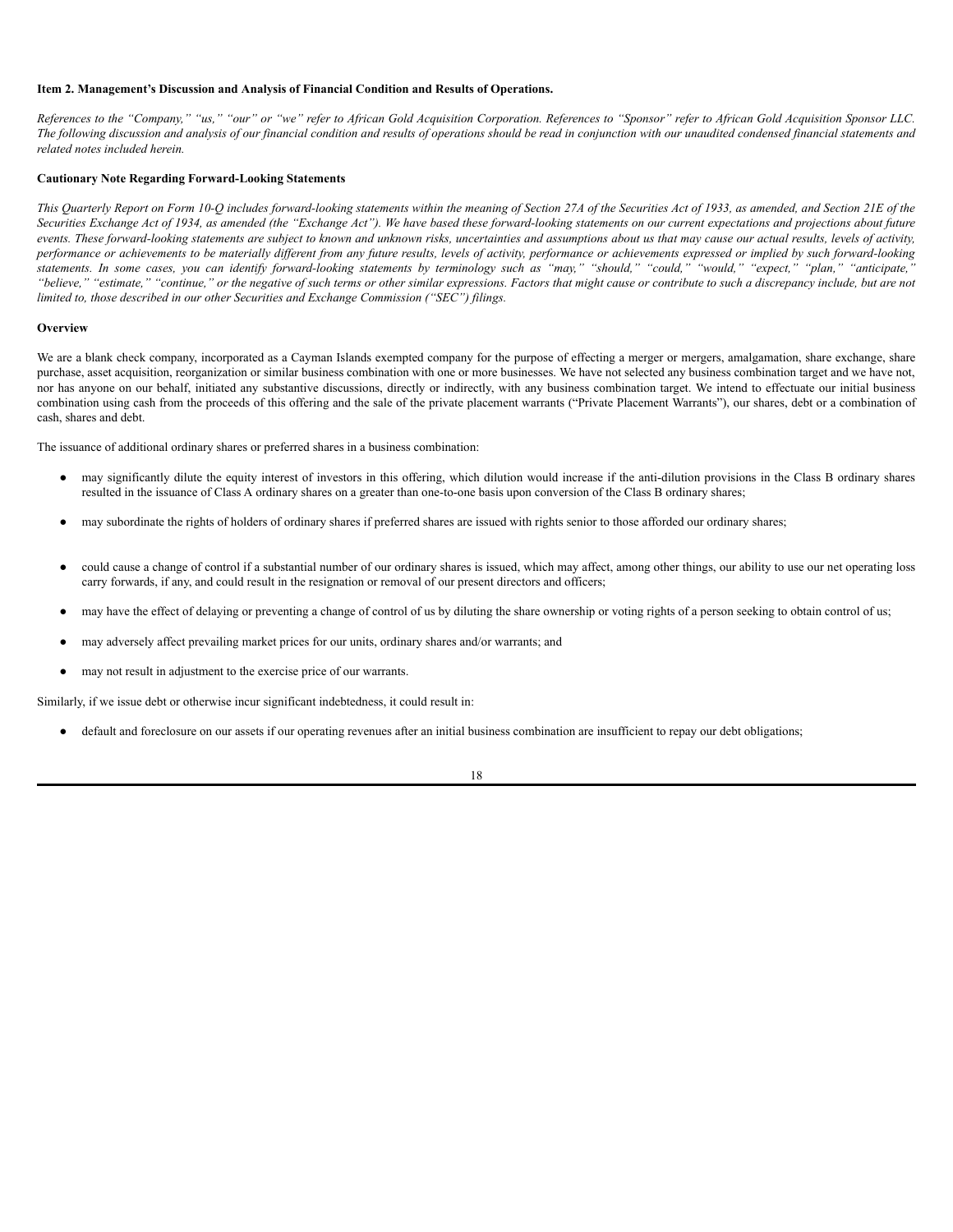- acceleration of our obligations to repay the indebtedness even if we make all principal and interest payments when due if we breach certain covenants that require the maintenance of certain financial ratios or reserves without a waiver or renegotiation of that covenant;
- our immediate payment of all principal and accrued interest, if any, if the debt is payable on demand;
- our inability to obtain necessary additional financing if the debt contains covenants restricting our ability to obtain such financing while the debt is outstanding;
- our inability to pay dividends on our ordinary shares;
- using a substantial portion of our cash flow to pay principal and interest on our debt, which will reduce the funds available for dividends on our ordinary shares if declared, expenses, capital expenditures, acquisitions and other general corporate purposes;
- limitations on our flexibility in planning for and reacting to changes in our business and in the industry in which we operate;
- increased vulnerability to adverse changes in general economic, industry and competitive conditions and adverse changes in government regulation; and
- limitations on our ability to borrow additional amounts for expenses, capital expenditures, acquisitions, debt service requirements, execution of our strategy and other purposes and other disadvantages compared to our competitors who have less debt.

#### **Results of Operations**

As of March 31, 2022, we have not commenced any operations. All activity for the period from November 17, 2020 (inception) through March 31, 2022 relates to our formation and initial public offering. We will not generate any operating revenues until after the completion of our initial business combination, at the earliest. We will generate non-operating income in the form of interest income from the proceeds derived from the initial public offering and placed in the trust account.

For the three months ended March 31, 2022, we had a net income of \$12,307,569 which was comprised of formation and operating costs of \$289,572 interest income of \$39,364 from marketable securities held in our Trust Account, and unrealized gain on change in fair value of warrants of \$12,557,777.

For the three months ended March 31, 2021, we had a net income of \$10,016,601, which was comprised of formation and operating costs of \$154,674 interest income of \$7,494 from marketable securities held in our Trust Account, unrealized gain on change in fair value of warrants of \$11,489,463, and transaction costs allocated to warrant liabilities of \$1,325,682.

## **Going Concern and Liquidity**

As of March 31, 2022, we had approximately \$0.4 million in our operating bank account, and working capital of approximately \$0.7 million.

Prior to the completion of the initial public offering, our liquidity needs had been satisfied through a capital contribution from the Sponsor of \$25,000, to cover certain offering costs, for the founder shares, and the loan under an unsecured promissory note from the Sponsor of \$178,488. We fully paid the note to the Sponsor on March 8, 2021. Subsequent to the consummation of the initial public offering and Private Placement, our liquidity needs have been satisfied through the proceeds from the consummation of the Private Placement not held in the Trust Account.

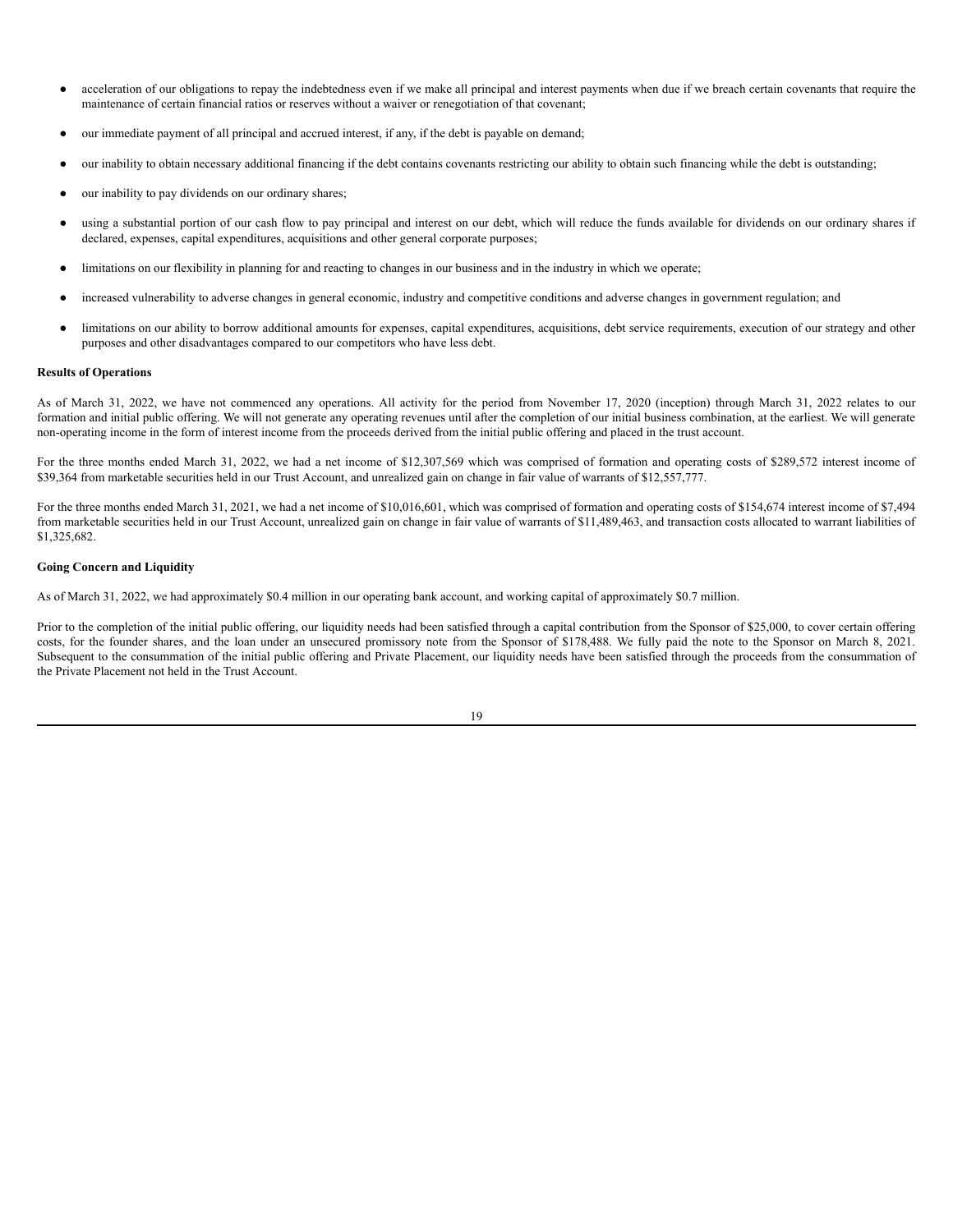In addition, in order to finance transaction costs in connection with a business combination, our Sponsor or an affiliate of the Sponsor, or certain of our officers and directors may, but are not obligated to, provide us Working Capital Loans. To date, there were no amounts outstanding under any Working Capital Loans.

In connection with our assessment of going concern considerations in accordance with FASB's Accounting Standards Update ("ASU") 2014-15, "Disclosures of Uncertainties about an Entity's Ability to Continue as a Going Concern," management determined that the liquidity condition and date for mandatory liquidation and dissolution raise substantial doubt about the our ability to continue as a going concern through March 2, 2023, the scheduled liquidation date if we do not complete a business combination prior to such date. These financial statements do not include any adjustments relating to the recovery of the recorded assets or the classification of the liabilities that might be necessary should we be unable to continue as a going concern.

#### **Critical Accounting Policies and Estimates**

The preparation of the unaudited condensed financial statements in conformity with GAAP requires management to make estimates and assumptions that affect the reported amounts of assets and liabilities and disclosure of contingent assets and liabilities at the date of the unaudited condensed financial statements and the reported amounts of expenses during the reporting period. Actual results could differ from those estimates. We have identified the following as our critical accounting policies:

## **Warrant Liabilities**

We evaluated the public warrants and Private Placement Warrants (collectively, "Warrants", which are discussed in Note 3, Note 4, and Note 6) in accordance with ASC 815-40, "Derivatives and Hedging - Contracts in Entity's Own Equity", and concluded that a provision in the warrant agreement related to certain tender or exchange offers precludes the Warrants from being accounted for as components of equity. As the Warrants meet the definition of a derivative as contemplated in ASC 815, the Warrants are recorded as derivative liabilities on the balance sheets and measured at fair value at inception (on the date of the IPO) and at each reporting date in accordance with ASC 820, "Fair Value Measurement", with changes in fair value recognized in the statements of operations in the periods of change. Derivative warrant liabilities are classified as noncurrent liabilities as their liquidation is not reasonably expected to require the use of current assets or require the creation of current liabilities.

## **Class A Ordinary Shares Subject to Possible Redemption**

We account for our ordinary shares subject to possible redemption in accordance with the guidance in Accounting Standards Codification ("ASC") Topic 480 "Distinguishing Liabilities from Equity." Ordinary shares subject to mandatory redemption (if any) is classified as a liability instrument and is measured at fair value. Conditionally redeemable ordinary shares (including ordinary shares that feature redemption rights that are either within the control of the holder or subject to redemption upon the occurrence of uncertain events not solely within our control) is classified as temporary equity. At all other times, ordinary shares are classified as shareholders' equity. Our ordinary shares feature certain redemption rights that are considered to be outside of our control and subject to the occurrence of uncertain future events. Accordingly, ordinary shares subject to possible redemption is presented at redemption value as temporary equity, outside of the shareholders' deficit section of our balance sheets.

We recognize changes in redemption value immediately as they occur and adjusts the carrying value of redeemable ordinary share to equal the redemption value at the end of each reporting period. Increases or decreases in the carrying amount of redeemable ordinary share are affected by charges against additional paid in capital and accumulated deficit.

#### **Net Income Per Ordinary Share**

We have two classes of shares, which are referred to as Class A ordinary shares and Class B ordinary shares. Earnings and losses are shared pro rata between the two classes of shares. The 42,430,000 potential ordinary shares for outstanding warrants to purchase our shares were excluded from diluted earnings per share for the three months ended March 31, 2022 and 2021 because the warrants are contingently exercisable, and the contingencies have not yet been met. As a result, diluted net income per ordinary share is the same as basic net income per ordinary share for the periods presented.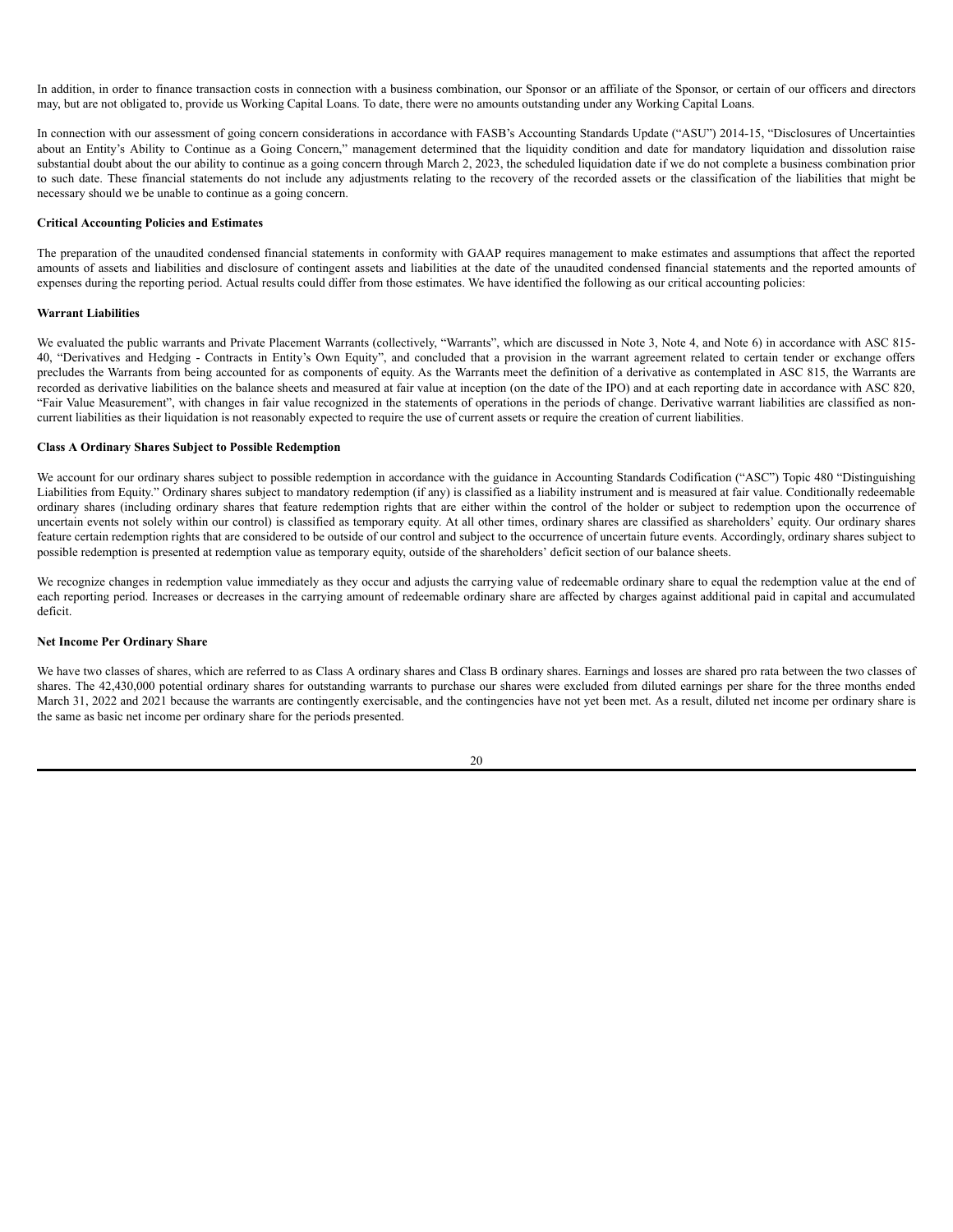#### **Recent Accounting Pronouncements**

Management does not believe that any other recently issued, but not yet effective, accounting standards, if currently adopted, would have a material effect on our financial statements.

### **Off-Balance Sheet Arrangements**

As of March 31, 2022, we did not have any off-balance sheet arrangements as defined in Item 303(a)(4)(ii) of Regulation S-K.

## **JOBS Act**

On April 5, 2012, the JOBS Act was signed into law. The JOBS Act contains provisions that, among other things, relax certain reporting requirements for qualifying public companies. We will qualify as an "emerging growth company" and under the JOBS Act will be allowed to comply with new or revised accounting pronouncements based on the effective date for private (not publicly traded) companies. We are electing to delay the adoption of new or revised accounting standards, and as a result, we may not comply with new or revised accounting standards on the relevant dates on which adoption of such standards is required for non-emerging growth companies. As a result, our financial statements may not be comparable to companies that comply with new or revised accounting pronouncements as of public company effective dates.

Additionally, we are in the process of evaluating the benefits of relying on the other reduced reporting requirements provided by the JOBS Act. Subject to certain conditions set forth in the JOBS Act, if, as an "emerging growth company," we choose to rely on such exemptions we may not be required to, among other things: (1) provide an auditor's attestation report on our system of internal controls over financial reporting pursuant to Section 404 of the Sarbanes-Oxley Act; (2) provide all of the compensation disclosure that may be required of non-emerging growth public companies under the Dodd-Frank Wall Street Reform and Consumer Protection Act; (3) comply with any requirement that may be adopted by the PCAOB regarding mandatory audit firm rotation or a supplement to the auditor's report providing additional information about the audit and the financial statements (auditor discussion and analysis); and (4) disclose certain executive compensation-related items such as the correlation between executive compensation and performance and comparisons of the CEO's compensation to median employee compensation. These exemptions will apply for a period of five years following the completion of this offering or until we are no longer an "emerging growth company," whichever is earlier.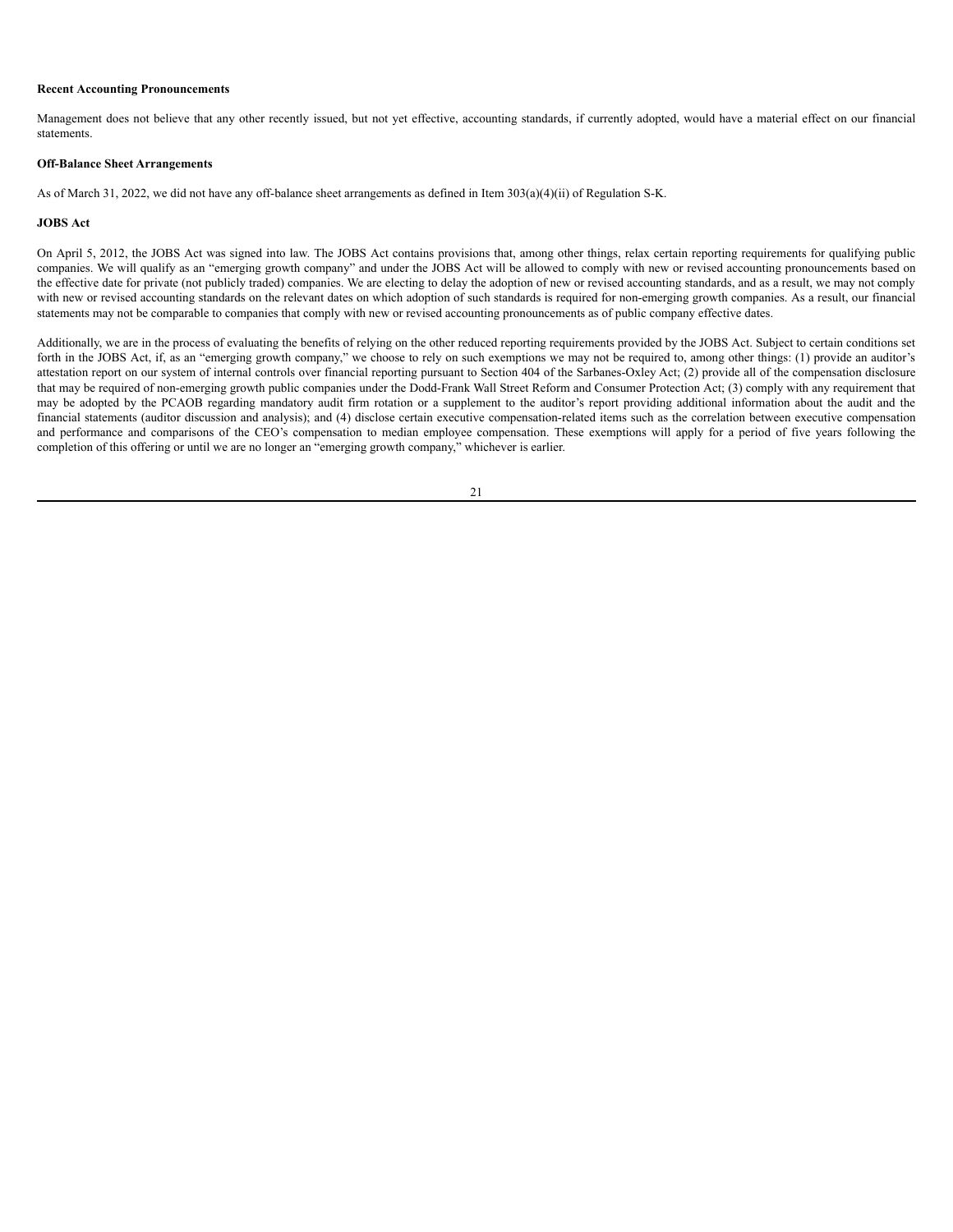#### <span id="page-23-0"></span>**Item 3. Quantitative and Qualitative Disclosures about Market Risk.**

We are a smaller reporting company as defined by Rule 12b-2 of the Exchange Act and are not required to provide the information otherwise required under this item.

#### <span id="page-23-1"></span>**Item 4. Controls and Procedures.**

#### **Evaluation of Disclosure Controls and Procedures**

As required by Rules 13a-15 and 15d-15 under the Exchange Act, our Chief Executive Officer and Chief Financial Officer carried out an evaluation of the effectiveness of the design and operation of our disclosure controls and procedures. Based upon their evaluation, our Chief Executive Officer and Chief Financial Officer concluded that our disclosure controls and procedures were not effective as of March 31, 2022, due to the previous material weakness in our internal control over financial reporting described in Item 9A. Controls and Procedures included in our Annual Report on Form 10-K as filed with the SEC on April 15, 2022, and due to the restatements of our March 2, 2021, March 31, 2021, and June 30, 2021 financial statements (the "restatements") regarding the classification of redeemable Class A ordinary shares, as described below, which combined, constitutes a material weakness in our internal control over financial reporting. The material weakness was caused by the misapplication of accounting guidance for complex financial instruments. In light of this material weakness, we performed additional analysis as deemed necessary to ensure that our unaudited interim financial statements were prepared in accordance with U.S. generally accepted accounting principles. Accordingly, management believes that the financial statements included in this Quarterly Report on Form 10-Q present fairly in all material respects our financial position, results of operations and cash flows for the period presented.

Regarding the restatements to the March 31, 2021 and June 30, 2021 quarterly financial statements included in the Company's Form 10-Qs, as filed with the SEC on June 2, 2021 and August 16, 2021, respectively, as well as the Company's balance sheet included on the Company's Form 8-K, as filed with the SEC on March 8, 2021, and restated on the Form 10-Q filed with the SEC on June 2, 2021, certain redemption provisions not solely within the control of the Company require ordinary shares subject to redemption to be classified outside of permanent equity. The Company had previously classified a portion of the Class A ordinary shares in permanent equity. The Company restated its financial statements to classify all Class A ordinary shares as temporary equity and any related impact, as the threshold in its charter would not change the nature of the underlying shares as redeemable and thus would be required to be disclosed outside of permanent equity.

It is noted that the non-cash adjustments to the financial statement do not impact the amounts previously reported for our cash and cash equivalents or total assets. In light of this material weakness, we performed additional analysis as deemed necessary to ensure that our unaudited interim financial statements were prepared in accordance with U.S. generally accepted accounting principles.

## **Management's Report on Internal Controls over Financial Reporting**

This Report does not include a report of management's assessment regarding internal control over financial reporting or an attestation report of our registered public accounting firm due to a transition period established by the rules of the SEC for newly public companies.

## **Changes in Internal Control over Financial Reporting**

There were no changes in our internal control over financial reporting (as such term is defined in Rules 13a-15(f) and 15d-15(f) of the Exchange Act) during the most recent fiscal quarter that have materially affected, or are reasonably likely to materially affect, our internal control over financial reporting.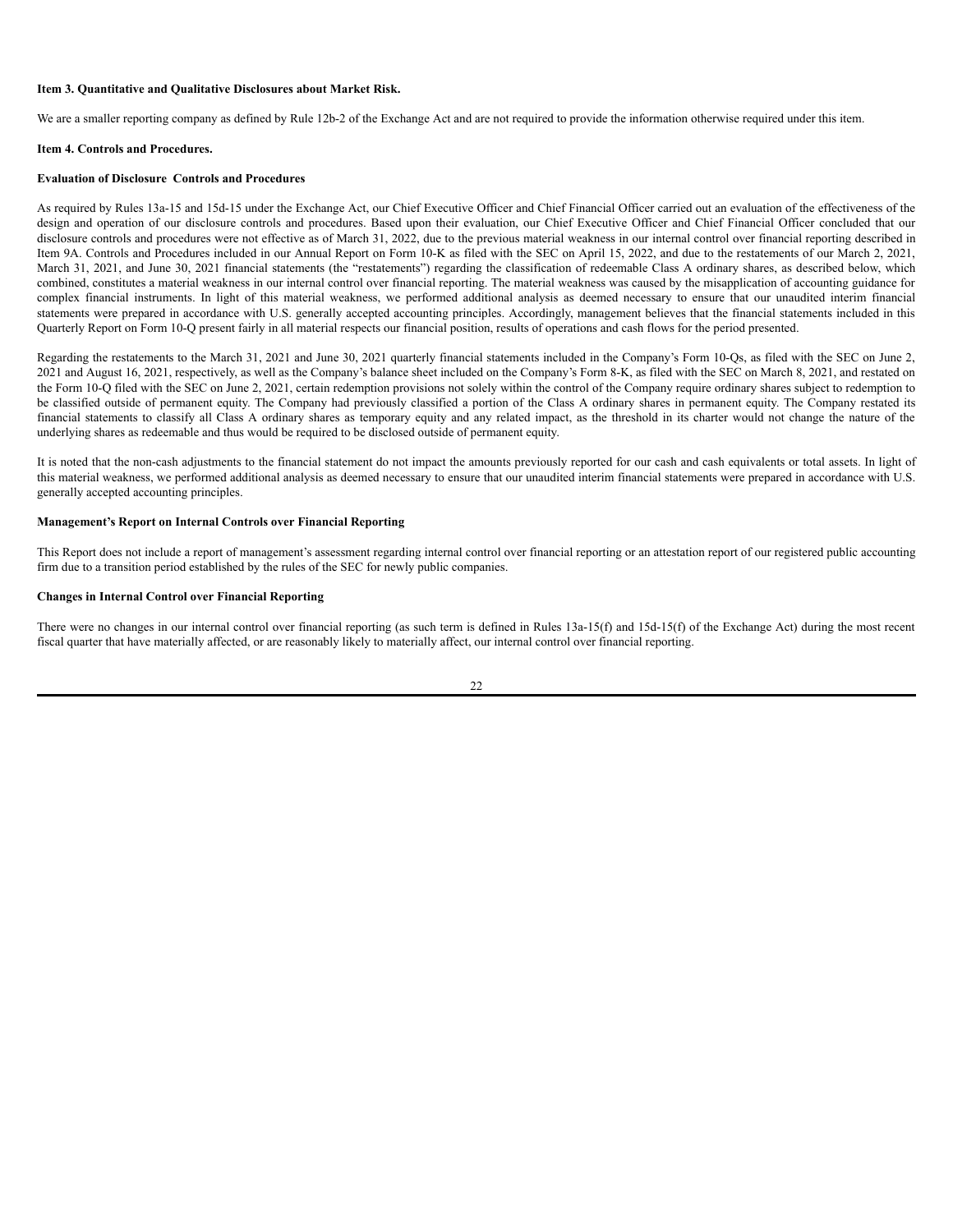## **PART II – OTHER INFORMATION**

## <span id="page-24-1"></span><span id="page-24-0"></span>**Item 1. Legal Proceedings**

None.

## <span id="page-24-2"></span>**Item 1A. Risk Factors.**

As of the date of this Report, there have been no material changes to the risk factors disclosed in the Company's (i) most recent prospectus for the initial public offering as filed with the SEC on March 1, 2021 and (ii) its Annual Report on Form 10-K filed with the SEC on April 15, 2022, except as disclosed below.

## Changes in laws or regulations or in how such laws or regulations are interpreted or applied, or a failure to comply with any laws, regulations, interpretations or applications, may adversely affect our business, including our ability to negotiate and complete our initial business combination.

We are subject to the laws and regulations, and interpretations and applications of such laws and regulations, of national, regional, state and local governments and applicable non-U.S. jurisdictions. In particular, our consummation of a business combination may be contingent upon our ability to comply with certain laws, regulations, interpretations and applications, and any post-business combination company may be subject to additional laws, regulations, interpretations and applications. Compliance with the foregoing may be difficult, time consuming and costly. Laws and regulations and their interpretation and application may also change from time to time, and those changes could have a material adverse effect on our business, including our ability to negotiate and complete an initial business combination. A failure to comply with applicable laws or regulations, as interpreted and applied, could have a material adverse effect on our business, including our ability to negotiate and complete an initial business combination.

On March 30, 2022, the SEC issued proposed rules relating to, among other items, disclosures in business combination transactions involving SPACs and private operating companies; the financial statement requirements applicable to transactions involving shell companies; the use of projections in SEC filings in connection with proposed business combination transactions; the potential liability of certain participants in proposed business combination transactions; and the extent to which special purpose acquisition companies ("SPACs") could become subject to regulation under the Investment Company Act of 1940, as amended, including a proposed rule that would provide SPACs a safe harbor from treatment as an investment company if they satisfy certain conditions that limit a SPAC's duration, asset composition, business purpose and activities. These rules, if adopted, whether in the form proposed or in a revised form, may increase the costs of and the time needed to negotiate and complete an initial business combination, and may constrain the circumstances under which we could complete an initial business combination.

## Our search for a business combination, and any target business with which we ultimately consummate a business combination, may be materially adversely affected by the *recent outbreak of hostilities between the Russian Federation and Ukraine.*

In February 2022, the Russian Federation launched a military campaign against Ukraine. In response to these actions, the United States, the European Union and other governmental authorities have imposed a series of sanctions and penalties upon Russia and certain of its political and business leaders, and may impose additional sanctions and penalties, which restrict the ability of companies throughout the world to do business with Russia. In addition, a number of companies throughout the world who were not directly restricted by those sanctions have voluntarily elected to cease doing business with companies affiliated with Russia and it is anticipated that Russia will retaliate with its own restrictions and sanctions. It is expected that these events will have an impact upon, among other things, financial markets for the foreseeable future and may lead to increased and price volatility for publicly traded securities, including ours. If the disruptions caused by these events continue for an extended period of time, our ability to search for a business combination or finance such business combination, and the business, operations and financial performance of any target business with which we ultimately consummate a business combination, may be materially adversely affected.

#### Recent increases in inflation in the United States and elsewhere could make it more difficult for us to consummate a business combination.

Recent increases in inflation in the United States and elsewhere may be leading to increased price volatility for publicly traded securities, including ours, and may lead to other national, regional and international economic disruptions, any of which could make it more difficult for us to consummate a business combination.

## <span id="page-24-3"></span>**Item 2. Unregistered Sales of Equity Securities and Use of Proceeds from Registered Securities**

#### *Use of Proceeds from the Initial Public Of ering and Concurrent Private Placement*

On March 2, 2021, we consummated the initial public offering of 36,000,000 units ("Units"), with each Unit consisting of one Class A ordinary share and three-quarters of one warrant. Each whole warrant is exercisable to purchase one Class A ordinary share at an exercise price of \$11.50 per whole share. The Units in the initial public offering were sold at an offering price of \$10.00 per Unit, generating total gross proceeds of approximately \$360,000,000. B. Riley Securities, Inc. acted as sole book-running manager for the initial public offering. The Company has granted the underwriter in the IPO a 45-day option to purchase up to 5,400,000 additional Units. The securities sold in the initial public offering were registered under the Securities Act of 1933 on a registration statement on Form S-1 (Nos. 333-251939 and 333-253554). The SEC declared the registration statement effective on February 25, 2021.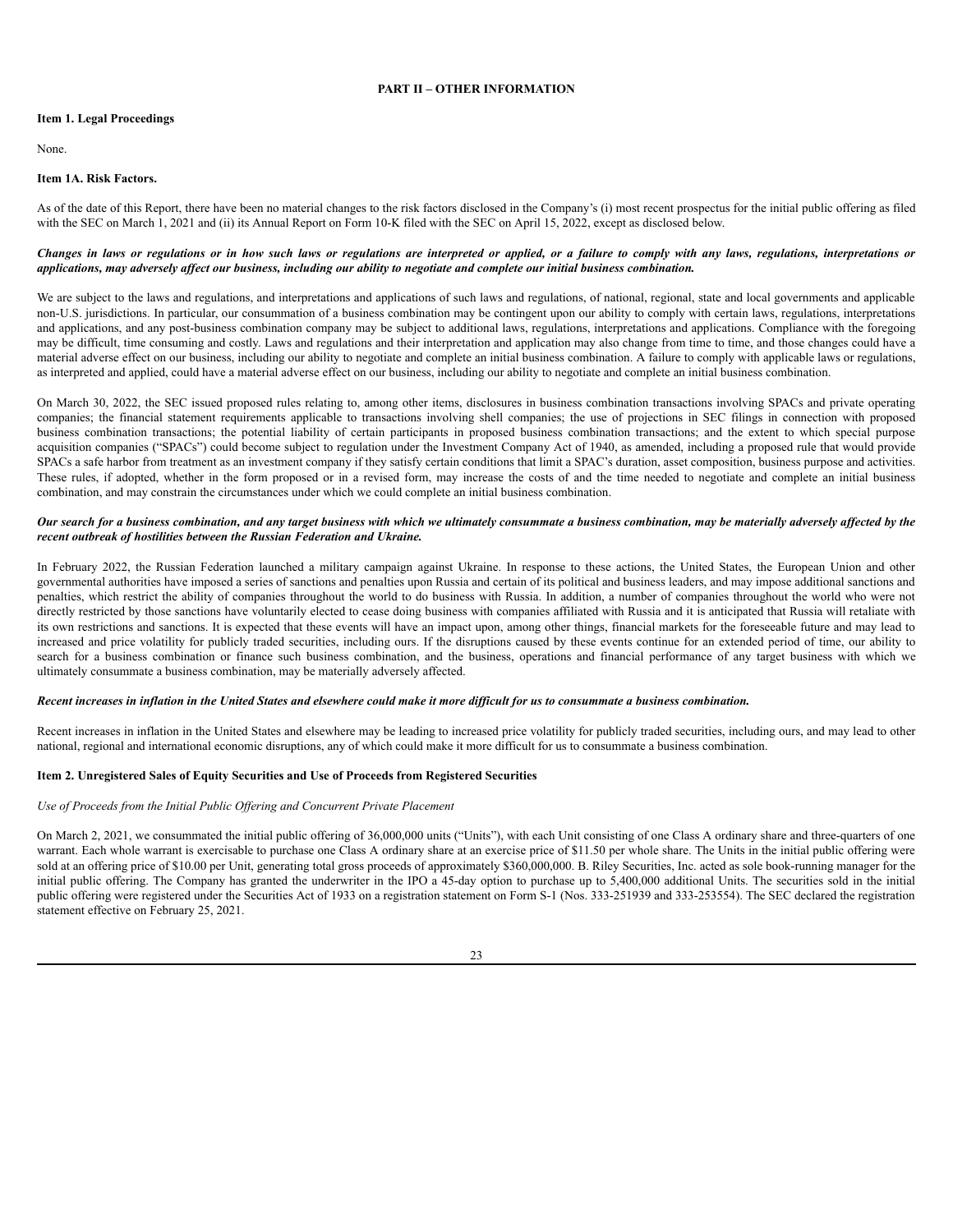Simultaneously with the closing of the IPO, the Company completed the private sale of an aggregate of 10,300,000 Private Placement Warrants to the Sponsor at a purchase price of \$1.00 per Private Placement Warrant, generating gross proceeds to the Company of \$10,300,000.

On March 16, 2021, we closed the sale of an additional 5,400,000 Units pursuant to the full exercise of the underwriter's option to purchase additional Units in connection with the Company's upsized initial public offering at a public offering price of \$10.00 per Unit, resulting in gross proceeds of \$54,000,000 and bringing the total gross proceeds of the upsized initial public offering to \$414,000,000. Simultaneously with the closing of these additional Units, we completed the private sale of an additional 1,080,000 warrants at a price of \$1.00 per warrant, generating total gross proceeds of \$1,080,000 to the Company.

We paid a total of \$8,280,000 in underwriting discounts and commissions and approximately \$666,592 for other costs and expenses related to the initial public offering. We will pay B. Riley Securities, Inc. a cash fee for such services out of funds in the Trust Account upon the completion of the initial business combination in an amount of \$14,490,000, which is equal to 3.5% of the gross proceeds of the initial public offering. We also repaid the Pre-IPO Note to our Sponsor from the proceeds of the initial public offering.

After deducting the underwriting discounts and commissions and the offering expenses, the total net proceeds from our initial public offering and the sale of the Private Placement Warrants was approximately \$414,000,000, of which \$405,720,000 of the proceeds from the initial public offering and \$8,280,000 of the proceeds of the sale of the Private Placement Units, was placed in the Trust Account. The proceeds held in the Trust Account may be invested by the trustee only in U.S. government treasury bills with a maturity of 185 days or less or in money market funds investing solely in U.S. government treasury obligations and meeting certain conditions under Rule 2a-7 under the Investment Company Act of 1940.

There has been no material change in the planned use of the proceeds from the initial public offering and Private Placement as is described in the Company's final prospectus related to the initial public offering.

## <span id="page-25-0"></span>**Item 3. Defaults Upon Senior Securities**

None.

## <span id="page-25-1"></span>**Item 4. Mine Safety Disclosures**

Not applicable.

## <span id="page-25-2"></span>**Item 5. Other Information**

None.

## <span id="page-25-3"></span>**Item 6. Exhibits.**

| Exhibit No. | <b>Description</b>                                                                                                                                                                                             |
|-------------|----------------------------------------------------------------------------------------------------------------------------------------------------------------------------------------------------------------|
| $31.1*$     | Certification of the Principal Executive Officer Pursuant to Rules 13a-14(a) and 15d-14(a) under the Securities Exchange Act of 1934, as adopted pursuant to<br>Section 302 of the Sarbanes-Oxley Act of 2002. |
| $31.2*$     | Certification of the Principal Financial Officer Pursuant to Rules 13a-14(a) and 15d-14(a) under the Securities Exchange Act of 1934, as adopted pursuant to<br>Section 302 of the Sarbanes-Oxley Act of 2002. |
| $32.1**$    | Certification of the Principal Executive Officer Pursuant to 18 U.S.C. Section 1350, as adopted pursuant to Section 906 of the Sarbanes-Oxley Act of 2002.                                                     |
| $32.2**$    | Certification of the Principal Financial Officer Pursuant to 18 U.S.C. Section 1350, as adopted pursuant to Section 906 of the Sarbanes-Oxley Act of 2002.                                                     |
| 101.INS     | Inline XBRL Instance Document.                                                                                                                                                                                 |
| 101.SCH     | Inline XBRL Taxonomy Extension Schema Document.                                                                                                                                                                |
| 101.CAL     | Inline XBRL Taxonomy Extension Calculation Linkbase Document.                                                                                                                                                  |
| 101.DEF     | Inline XBRL Taxonomy Extension Definition Linkbase Document.                                                                                                                                                   |
| $101$ .LAB  | Inline XBRL Taxonomy Extension Label Linkbase Document.                                                                                                                                                        |
| 101.PRE     | Inline XBRL Taxonomy Extension Presentation Linkbase Document.                                                                                                                                                 |
| 104         | Cover Page Interactive Data File (formatted as Inline XBRL and contained in Exhibit 101).                                                                                                                      |

Filed herewith.

Furnished herewith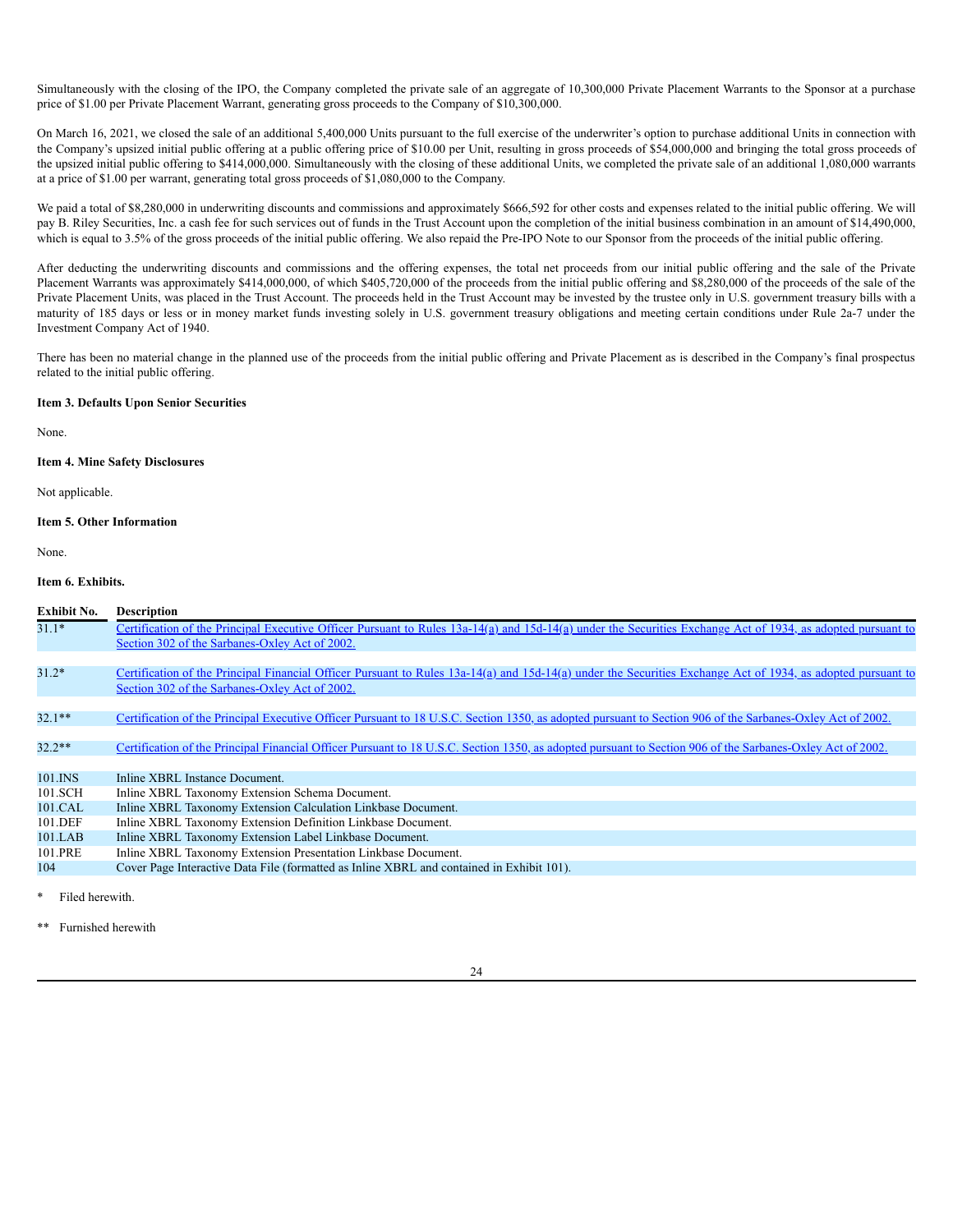## **SIGNATURES**

<span id="page-26-0"></span>Pursuant to the requirements of the Securities Exchange Act of 1934, the registrant has duly caused this report to be signed on its behalf by the undersigned thereunto duly authorized.

Date: May 16, 2022

Date: May 16, 2022

# **AFRICAN GOLD ACQUISITION CORPORATION**

| $\rm\,By:$<br>Title: | /s/ Christopher Chadwick<br>Name: Christopher Chadwick<br>Chief Executive Officer |
|----------------------|-----------------------------------------------------------------------------------|
| $\mathbf{B}v$ :      | /s/ Cooper Morgenthau                                                             |
| Title:               | Name: Cooper Morgenthau<br>Chief Financial Officer                                |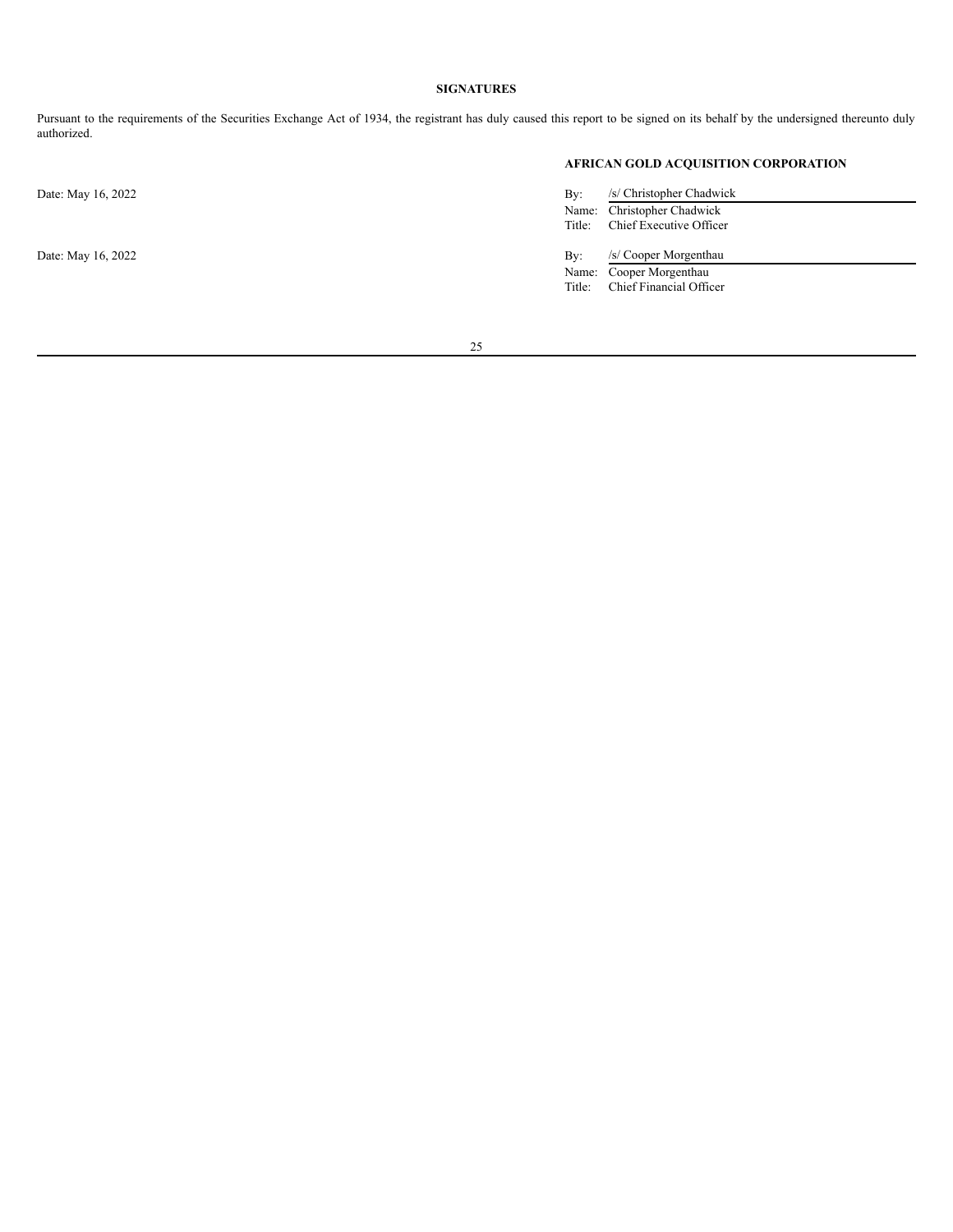## **CERTIFICATION PURSUANT TO RULES 13a-14(a) AND 15d-14(a) UNDER THE SECURITIES EXCHANGE ACT OF 1934, AS ADOPTED PURSUANT TO SECTION 302 OF THE SARBANES-OXLEY ACT OF 2002**

I, Christopher Chadwick, certify that:

- 1. I have reviewed this Quarterly Report on Form 10-Q of African Gold Acquisition Corporation;
- 2. Based on my knowledge, this report does not contain any untrue statement of a material fact or omit to state a material fact necessary to make the statements made, in light of the circumstances under which such statements were made, not misleading with respect to the period covered by this report;
- 3. Based on my knowledge, the financial statements, and other financial information included in this report, fairly present in all material respects the financial condition, results of operations and cash flows of the registrant as of, and for, the periods presented in this report;
- 4. The registrant's other certifying officers and I are responsible for establishing and maintaining disclosure controls and procedures (as defined in Exchange Act Rules 13a-15(e) and 15d-15(e)) for the registrant and have:
	- Designed such disclosure controls and procedures, or caused such disclosure controls and procedures to be designed under our supervision, to ensure that material information relating to the registrant, including its consolidated subsidiaries, is made known to us by others within those entities, particularly during the period in which this report is being prepared;
	- b. Designed such internal control over financial reporting, or caused such internal control over financial reporting to be designed under our supervision, to provide reasonable assurance regarding the reliability of financial reporting and the preparation of financial statements for external purposes in accordance with generally accepted accounting principles;
	- c. Evaluated the effectiveness of the registrant's disclosure controls and procedures and presented in this report our conclusions about the effectiveness of the disclosure controls and procedures, as of the end of the period covered by this report based on such evaluation; and
	- d. Disclosed in this report any change in the registrant's internal control over financial reporting that occurred during the registrant's most recent fiscal quarter (the registrant's fourth fiscal quarter in the case of an annual report) that has materially affected, or is reasonably likely to materially affect, the registrant's internal control over financial reporting; and
- 5. The registrant's other certifying officers and I have disclosed, based on our most recent evaluation of internal control over financial reporting, to the registrant's auditors and the audit committee of the registrant's board of directors (or persons performing the equivalent functions):
	- a. All significant deficiencies and material weaknesses in the design or operation of internal control over financial reporting which are reasonably likely to adversely affect the registrant's ability to record, process, summarize and report financial information; and
	- b. Any fraud, whether or not material, that involves management or other employees who have a significant role in the registrant's internal controls over financial reporting.

Date: May 16, 2022 By: /s/ Christopher Chadwick

Name: Christopher Chadwick Title: Chief Executive Officer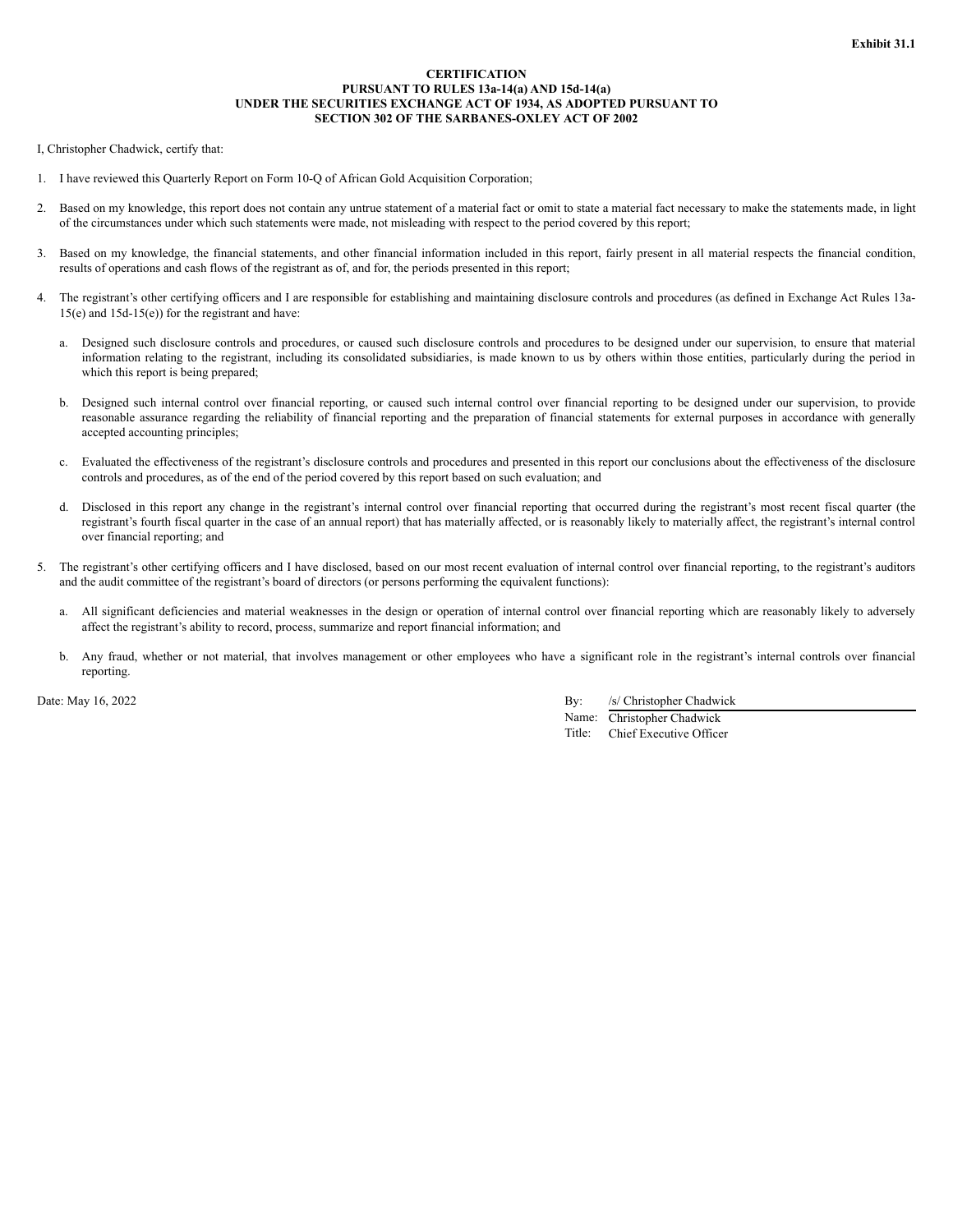## **CERTIFICATION PURSUANT TO RULES 13a-14(a) AND 15d-14(a) UNDER THE SECURITIES EXCHANGE ACT OF 1934, AS ADOPTED PURSUANT TO SECTION 302 OF THE SARBANES-OXLEY ACT OF 2002**

I, Cooper Morgenthau, certify that:

- 1. I have reviewed this Quarterly Report on Form 10-Q of African Gold Acquisition Corporation;
- 2. Based on my knowledge, this report does not contain any untrue statement of a material fact or omit to state a material fact necessary to make the statements made, in light of the circumstances under which such statements were made, not misleading with respect to the period covered by this report;
- 3. Based on my knowledge, the financial statements, and other financial information included in this report, fairly present in all material respects the financial condition, results of operations and cash flows of the registrant as of, and for, the periods presented in this report;
- 4. The registrant's other certifying officers and I are responsible for establishing and maintaining disclosure controls and procedures (as defined in Exchange Act Rules 13a-15(e) and 15d-15(e)) for the registrant and have:
	- Designed such disclosure controls and procedures, or caused such disclosure controls and procedures to be designed under our supervision, to ensure that material information relating to the registrant, including its consolidated subsidiaries, is made known to us by others within those entities, particularly during the period in which this report is being prepared;
	- b. Designed such internal control over financial reporting, or caused such internal control over financial reporting to be designed under our supervision, to provide reasonable assurance regarding the reliability of financial reporting and the preparation of financial statements for external purposes in accordance with generally accepted accounting principles;
	- c. Evaluated the effectiveness of the registrant's disclosure controls and procedures and presented in this report our conclusions about the effectiveness of the disclosure controls and procedures, as of the end of the period covered by this report based on such evaluation; and
	- d. Disclosed in this report any change in the registrant's internal control over financial reporting that occurred during the registrant's most recent fiscal quarter (the registrant's fourth fiscal quarter in the case of an annual report) that has materially affected, or is reasonably likely to materially affect, the registrant's internal control over financial reporting; and
- 5. The registrant's other certifying officers and I have disclosed, based on our most recent evaluation of internal control over financial reporting, to the registrant's auditors and the audit committee of the registrant's board of directors (or persons performing the equivalent functions):
	- a. All significant deficiencies and material weaknesses in the design or operation of internal control over financial reporting which are reasonably likely to adversely affect the registrant's ability to record, process, summarize and report financial information; and
	- b. Any fraud, whether or not material, that involves management or other employees who have a significant role in the registrant's internal controls over financial reporting.

Date: May 16, 2022 By: /s/ Cooper Morgenthau

Name: Cooper Morgenthau Title: Chief Financial Officer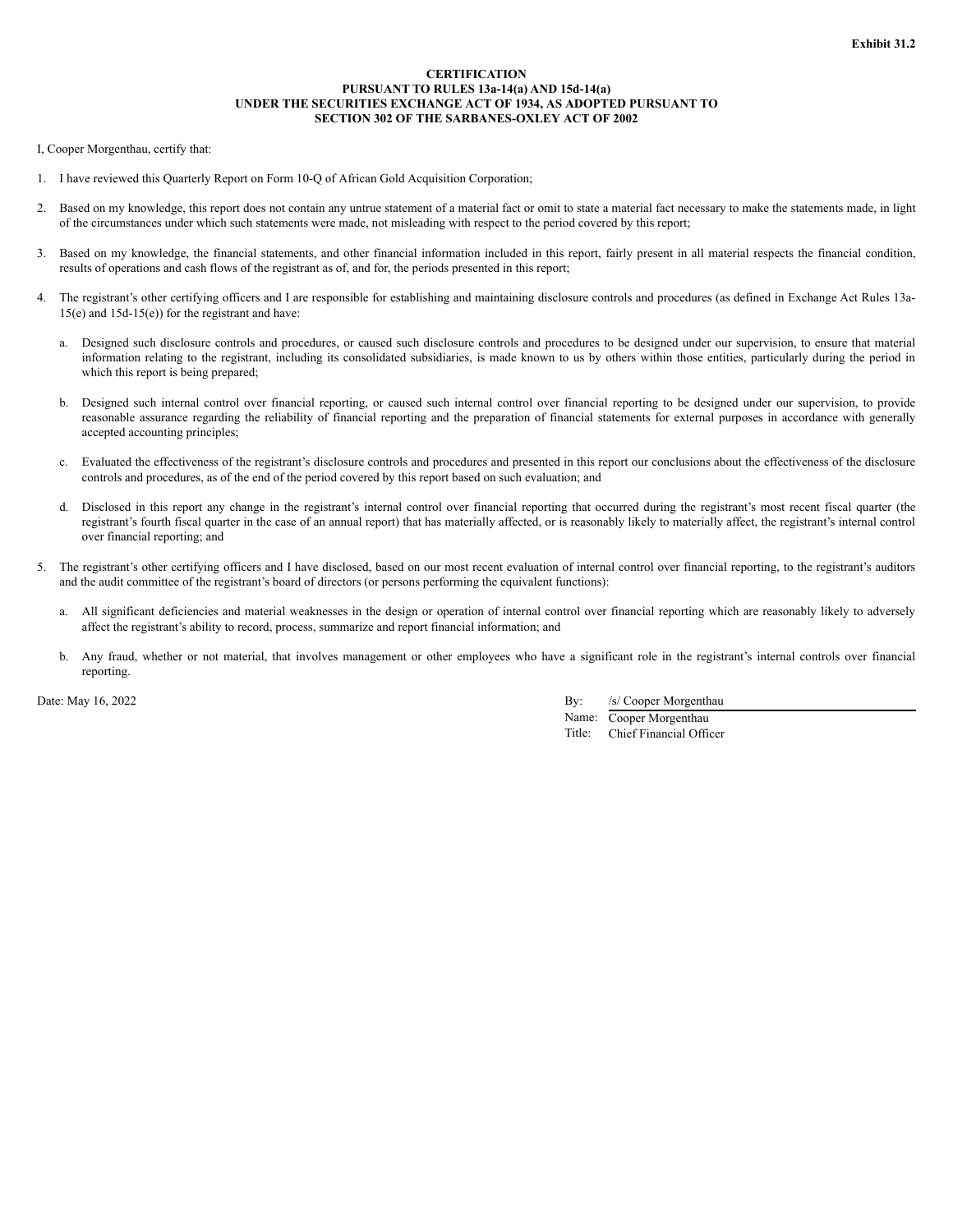## **CERTIFICATION PURSUANT TO 18 U.S.C. SECTION 1350, AS ADOPTED PURSUANT TO SECTION 906 OF THE SARBANES-OXLEY ACT OF 2002**

In connection with the Quarterly Report of African Gold Acquisition Corporation (the "Company") on Form 10-Q for the quarter ended March 31, 2022, as filed with the Securities and Exchange Commission on the date hereof (the "Report"), I, Christopher Chadwick, Chief Executive Officer of the Company, certify, pursuant to 18 U.S.C. Section 1350, as adopted pursuant to Section 906 of the Sarbanes-Oxley Act of 2002, that, to my knowledge:

(1) the Report fully complies with the requirements of Section 13(a) or 15(d) of the Securities Exchange Act of 1934; and

(2) the information contained in the Report fairly presents, in all material respects, the financial condition and results of operations of the Company.

Date: May 16, 2022

/s/ Christopher Chadwick

Name: Christopher Chadwick Title: Chief Executive Officer